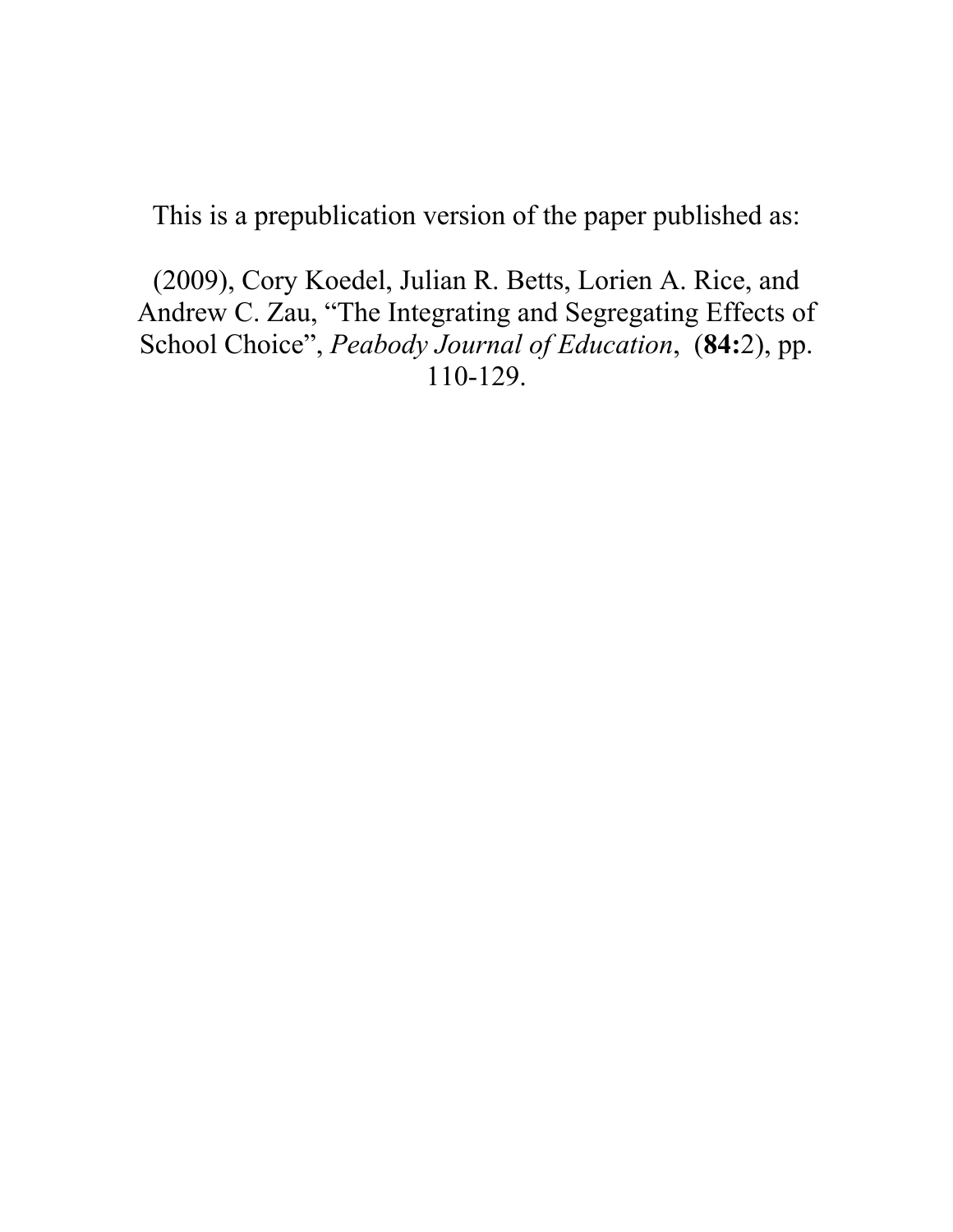The Integrating and Segregating Effects of School Choice

Cory Koedel University of Missouri

Julian R. Betts University of California, San Diego and National Bureau of Economic Research

> Lorien A. Rice Mills College

## Andrew C. Zau\* University of California, San Diego

## November 2008

We evaluate the integrating and segregating effects of three distinct school choice programs in San Diego. We go beyond the traditional question of racial integration and examine the integration of students by test scores, parental education levels, and language status. In addition to measuring the net integrative effects of school choice, we also examine the underlying motives behind student participation in school choice programs and the limiting influence of supply-side constraints. Two of the programs that we consider are rooted in 1970'sintegration-based reforms that provide public transportation for program participants. The third program is a state-mandated open-enrollment program that requires participants to find their own transportation to and from their choice schools. The two programs with underlying integrative objectives do indeed integrate the district, but the open-enrollment program segregates the district along most dimensions. Provision of busing and geographic preferences appear to be important factors in promoting integration.

\* We would like to thank Karen Bachofer, Alan Bersin, Sandra Robles, Patricia Trandal, Peter Bell, Jeff Jones, Susie Millet, and Charles Rynerson for many helpful conversations and access to and help with data. We thank Robert Bifulco and two anonymous reviewers as well as reviewers of an earlier version of this work, Jaime Calleja Alderete, Ken Hall, Paul Hill, Christopher Jepsen, and Mark Schneider, for helpful comments. The underlying project that provided the data for this study has been funded by a number of organizations including The William and Flora Hewlett Foundation, the Public Policy Institute of California, The Bill and Melinda Gates Foundation, the Atlantic Philanthropies and the Girard Foundation. None of these entities has funded the specific research described here, but we warmly acknowledge their contributions to the work needed to create the database underlying the research.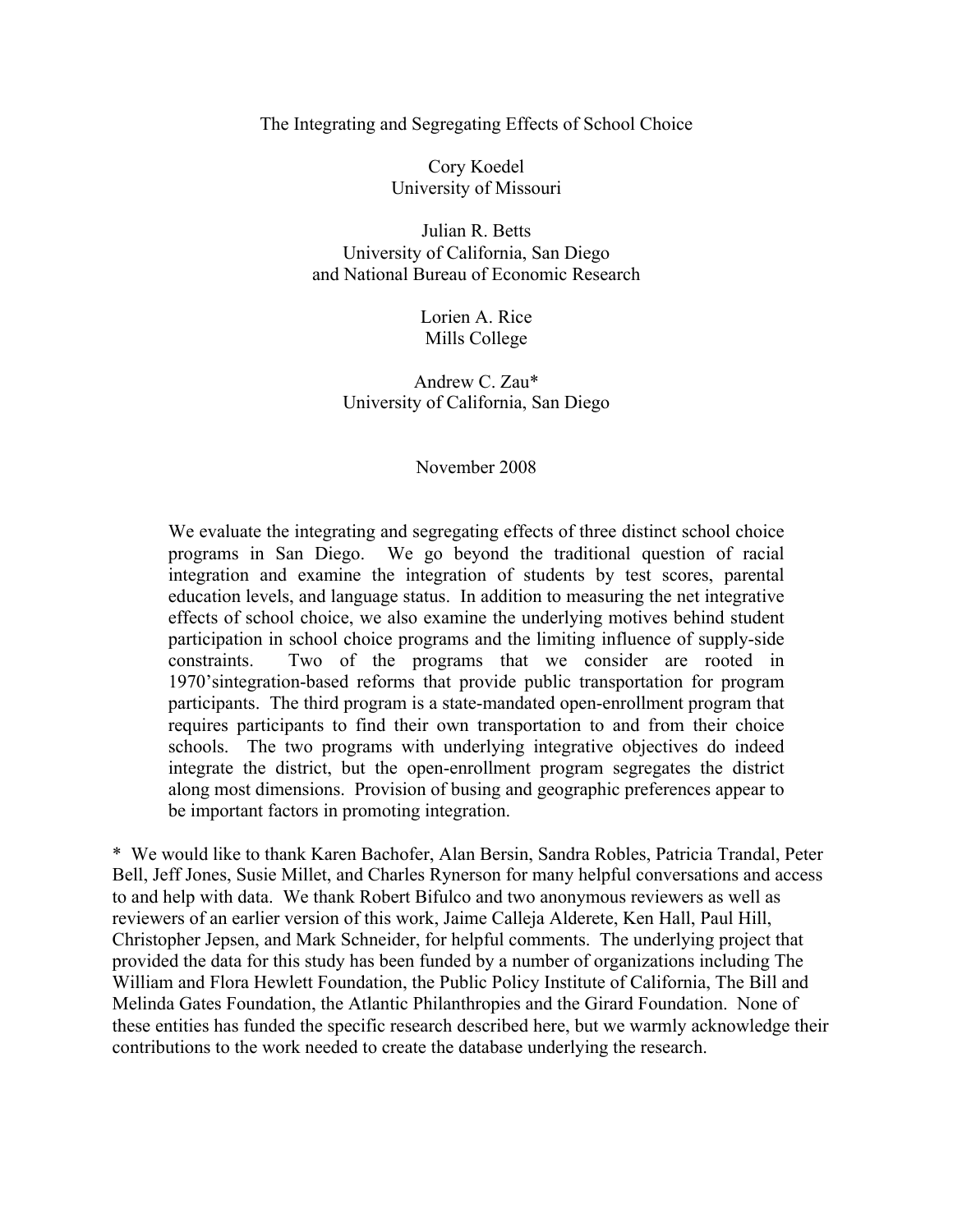School choice is a prominent policy issue among education reformers. Proponents of school choice argue that it can increase educational output by improving match quality between students and schools and exerting competitive pressure among schools. Additionally, because school assignments are generally based on residential location, proponents argue that expanding school choice can help to break the link between segregation across neighborhoods and schools. Opponents of school choice contend that it will result in a significant fraction of students, most likely the least advantaged, being left behind. Opponents argue that in leaving these students behind, school choice will further segregate schools along racial and socioeconomic lines.

This paper disentangles the effects of school choice on integration at the San Diego Unified School District (SDUSD), the second-largest school district in the state of California and the eighth-largest nationwide. The school-choice program at SDUSD involves three components – the Voluntary Ethnic Enrollment Program (VEEP), the magnet program, and the openenrollment program.  $\frac{1}{1}$  The former two programs are rooted in integration-based reforms dating back to the 1970's, while the latter is a statewide program mandated in the  $1990's.^2$ . Across the district, roughly one in five students participates in one of these three programs.

The Voluntary Ethnic Enrollment Program (VEEP) was originally designed with the explicit goal of mixing white and non-white students to make within-school student populations more representative of the district's overall diversity. Two structural aspects of the VEEP program suggest that it will apply integrating pressure to the district. First, the VEEP program

 $<sup>1</sup>$  At the time of our study, charter schools provided a small but growing form of school choice, with about 5.5% of</sup> students enrolling in these schools (compared to 6.4% in VEEP, 6.6% in open enrollment, and 6.2% of students in non-resident magnet programs). We do not include charter schools in the present analysis because data on applications are not centrally available as they are for the other three programs.<br><sup>2</sup> We briefly describe each program below. For a more detailed description with additional background information,

see Zau and Betts (2005).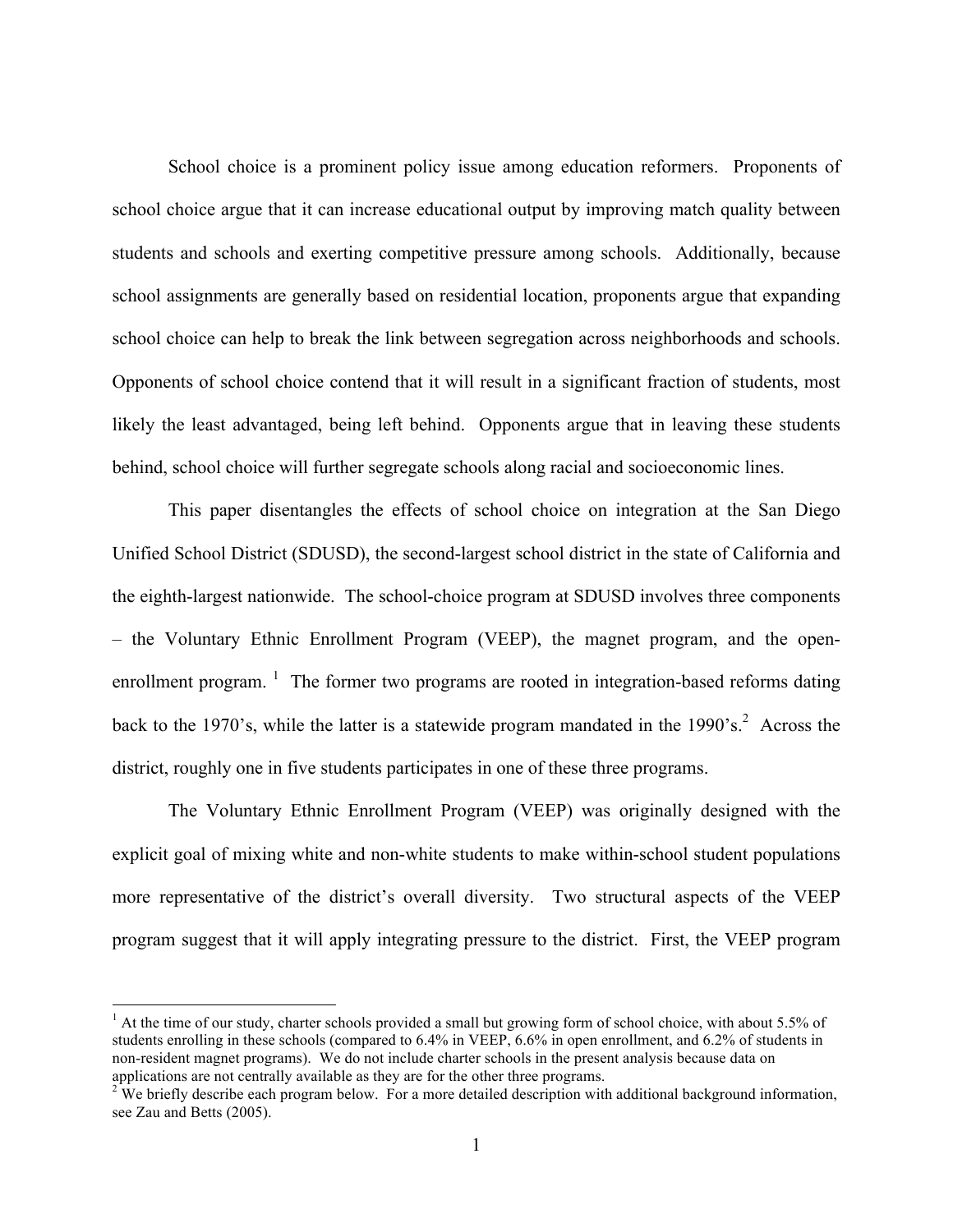uses busing patterns designed to move students from schools in predominantly non-white areas of the district to schools in predominantly white areas, and vice versa.<sup>3</sup> Students outside of the busing patterns cannot participate in VEEP. Second, and on a related note, the VEEP program provides public transportation for participants to and from their choice schools, which should increase the accessibility of the program for disadvantaged students. Prior to 1996, race was used as an explicit criterion for admittance into the VEEP program. However, after California's passage of Proposition 209 in 1996, eligibility for the program is no longer linked to the race of the student. Although any student of any race can apply to attend any school in the VEEP busing pattern, the pattern is designed such that student-movement through the VEEP program should have a strong integrating effect on the district.<sup>4</sup>

The magnet program was also designed with integration as an explicit objective. At its inception, the goal of the magnet program was to attract students from primarily white areas to primarily non-white areas by offering specialized curricula and additional resources such as reduced teacher-student ratios, teaching labs, field trips, and so on. Some magnets were also located to increase flows of non-white students to primarily white areas. Currently, the magnet program uses geographic clusters, determined by socioeconomic composition, to determine program admittance. Specifically, top priority for admission is given to students who reside in the clusters that least resemble the magnet school in terms of student composition.<sup>5</sup> Similarly to

<sup>&</sup>lt;sup>3</sup> The district creates "allied patterns" for VEEP sending schools. Students whose local school is a sending school can apply to be bused at district expense to any receiving school in that school's allied pattern. If eight or more students apply for a given combination the district will provide busing. Each allied pattern combines schools with

 $\rm ^4$  Our description applies to applications to the school choice programs for fall 2001, which is the source of our data. Since that time, some minor changes have occurred, such as the use of both VEEP and magnet programs to provide school choice as required under the federal No Child Left Behind law. Our impression is that even by 2006 or 2007 NCLB Choice had done little to alter VEEP or magnet school choice or to increase participation in school choice overall. See Betts and Danenberg (2004) for a review of NCLB and its early impact on SDUSD.<br><sup>5</sup> The district defines four geographic clusters. For some magnet schools, applications are processed in strict order

by cluster. For others fixed percentages of admittees must be accepted from each cluster. Note that within any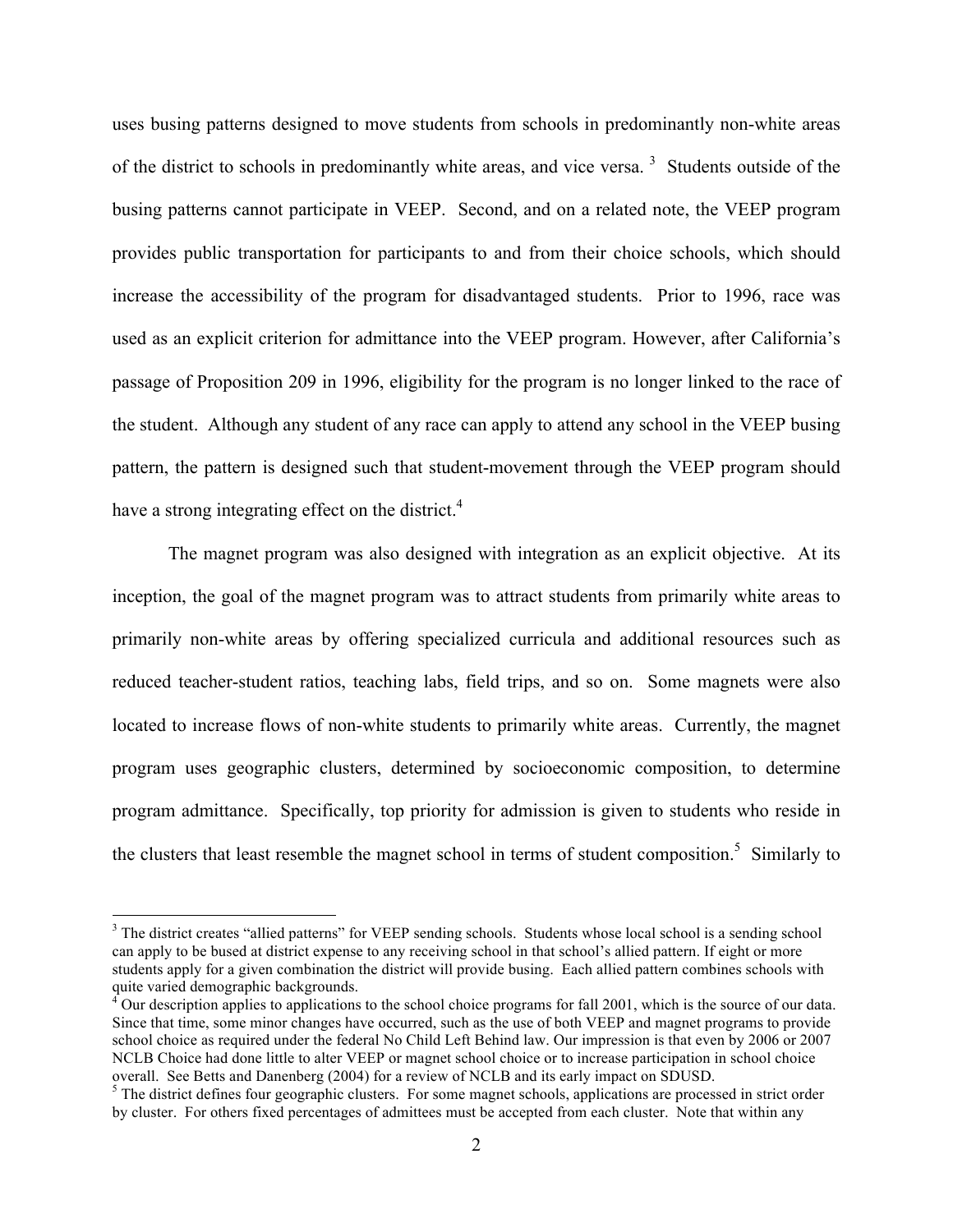the VEEP program, transportation is provided by the district for magnet students. While any student can apply to any magnet school, the structure of the magnet program is such that it is expected to exert integrating pressure on the district.

The open-enrollment program (known somewhat confusingly as the Choice Program) is available to students statewide and places no restrictions on student movement, conditional on space availability at the receiving school. That is, any student can apply to any school in the district through this program (or even outside of the district, although across-district applications are rare). While the open-enrollment program is the least restrictive in terms of student options, it does not provide transportation for student participants. The expected effects of the openenrollment program on district-wide integration are unclear *ex ante*.<sup>6</sup> On the one hand, participants in this program may be more likely to come from families whose residential-location options are limited financially, limiting their local-school options. Students from these families could use the open-enrollment program to attend more desirable schools. To the extent that this is the case, it should increase integration district-wide as disadvantaged students relocate to schools in more advantaged neighborhoods. However, participation in the open-enrollment program may be constrained by transportation costs for some families because the program does not provide busing. If transportation costs deter disadvantaged families from participating and students from relatively advantaged families predominantly use the open-enrollment program to change schools, it could increase segregation at SDUSD.

We examine the effects of these three school choice programs on integration by race, student achievement, and English-learner (EL) status. (We also briefly touch upon integration

given cluster all applicants are treated equally regardless of race or ethnicity. Priority depends on cluster-wide differences between the local and magnet schools.

<sup>6</sup> Expectations about the integrating effects of the VEEP and magnet programs are also not entirely clear. While the structures of these programs suggest that they are likely to integrate the district by race, integration along non-race dimensions, which we also consider, may or may not occur.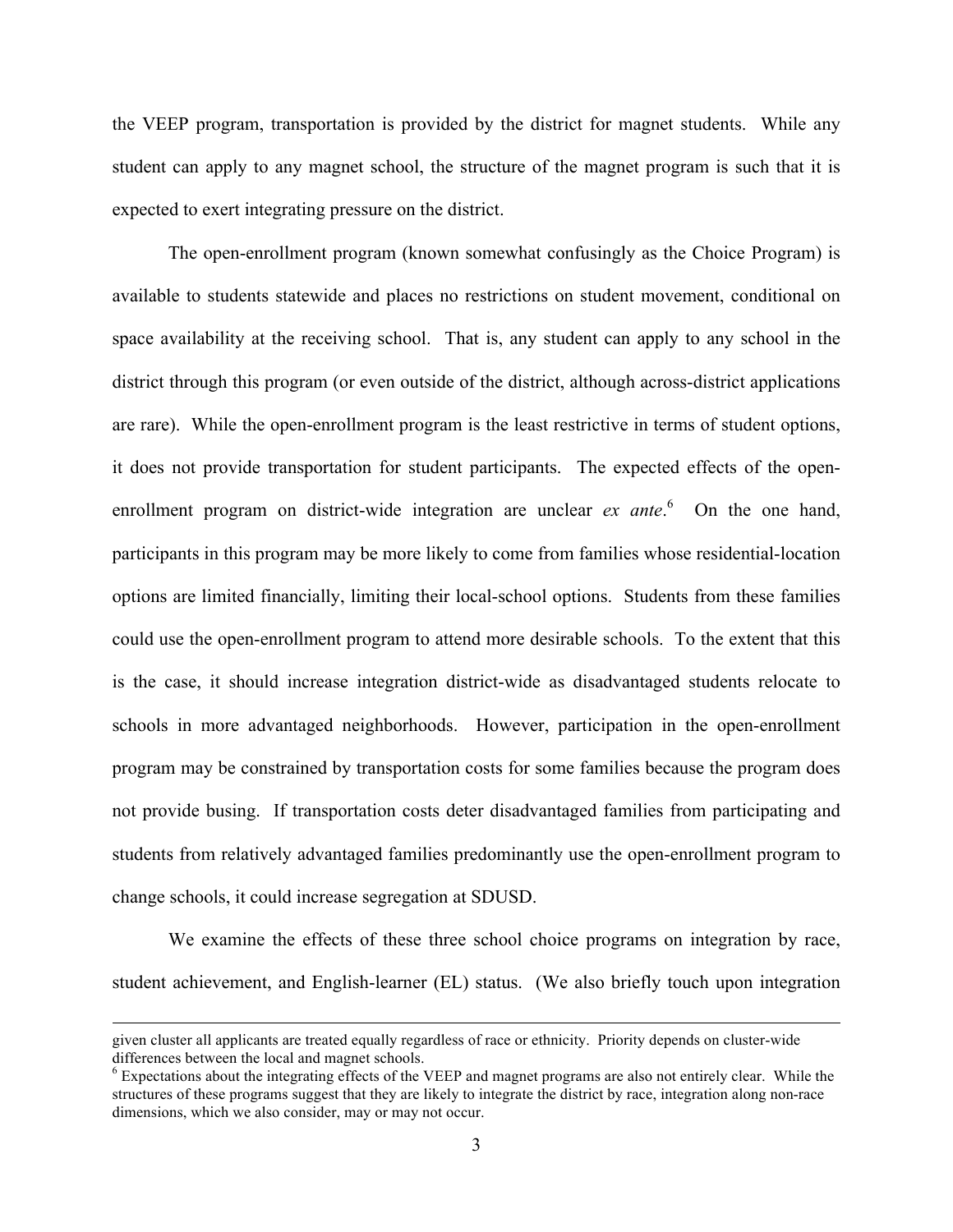by parental education status but do not highlight it due to data issues.) The race measure is most often the primary target of school-choice policy, as is the case here, but the latter measures also inform the integration debate. Further, in the 2007 U.S. Supreme Court rejection of race-based preferences in school assignment decisions in Seattle and Louisville, Justice Anthony M. Kennedy suggested that districts might want to place greater emphasis on promoting integration on socioeconomic rather than racial lines. Although the Court (and the public) were sharply divided on these integration cases, both sides appear to agree that if the provision of equity in education is an objective of school-choice policy, student mixing along non-race dimensions provides important information about whether the school choice programs are successful.

We begin our analysis by describing the *demand* for school choice in San Diego using application data from the VEEP, magnet and open-enrollment programs. In many schools and grades, however, the number of applications exceeds the receiving school's supply of spaces available. We therefore examine how supply-side constraints limit the integrating effects of the school choice programs. Similarly, not all lottery winners enroll in their choice schools, so we also study how this further reduction in actual school switching affects integration.

In brief, the application data suggest that students are interested in using school choice to change their peer group to one with higher socioeconomic standing. Therefore, participation by minority and disadvantaged students exerts integrating pressure on the district. However, participation by advantaged students, who are also seeking to improve the socioeconomic status of their peers, exerts *segregating* pressure on the district. Overall, the VEEP and magnet programs, originating from court orders to desegregate the district, serve to integrate SDUSD by race. These programs also integrate the district by student achievement and parental-education levels, and the VEEP program integrates the district by English-learner status. However, the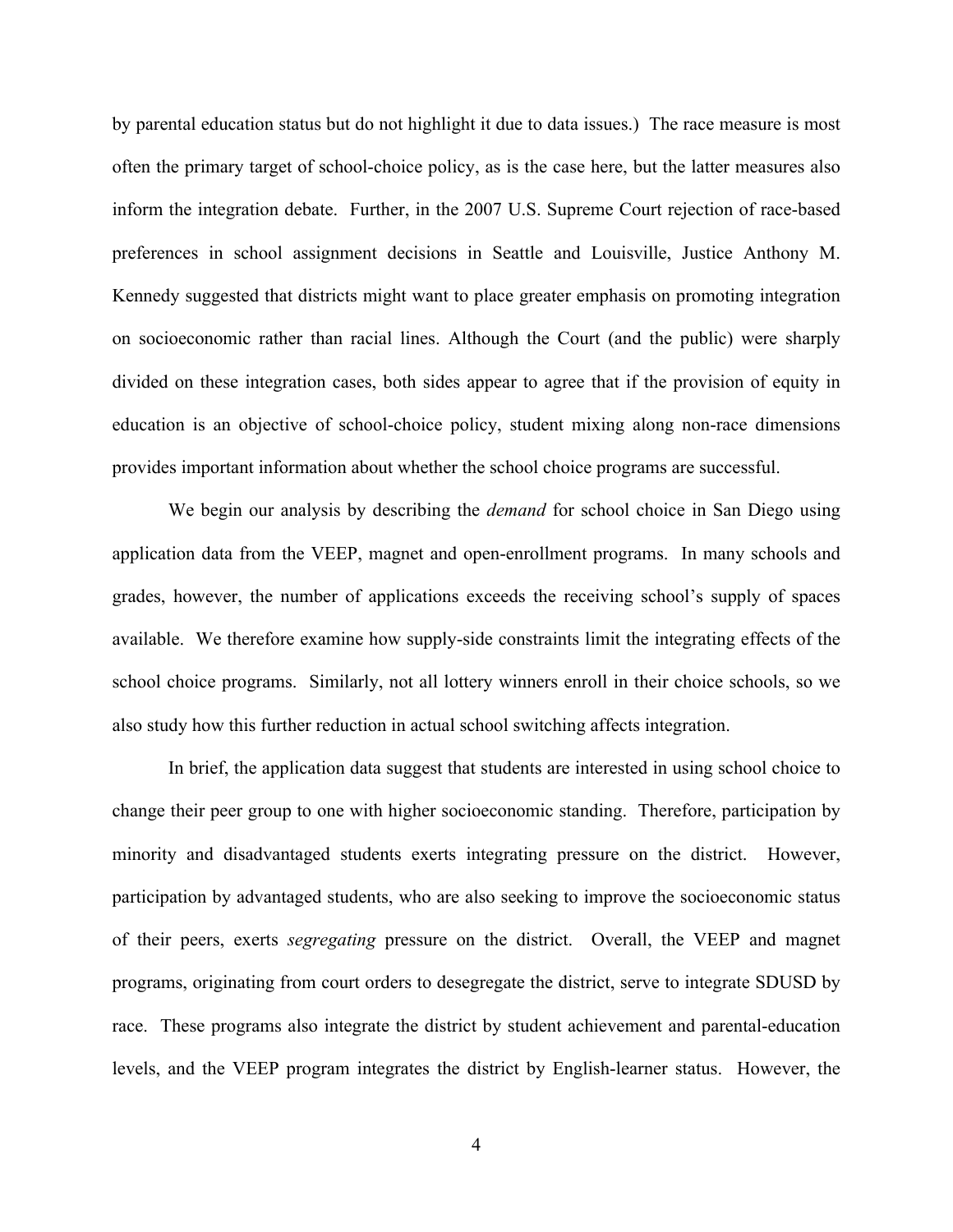open-enrollment program generally applies segregating pressure on the student population at SDUSD. In some cases, the segregating effects of the open-enrollment program are nonnegligible in magnitude. For example, for integration by student achievement, the segregating effect of the open-enrollment program is so strong that it dominates the combined integrating effects of the VEEP and magnet programs.

#### **I. Literature Review**

School choice has the potential to promote integration by breaking the link between neighborhood segregation and segregation in schools. However, if students with higher socioeconomic status are more likely to take advantage of school choice programs due to differences in preferences, access to information and transportation, or other factors, or if families choose to use school-choice programs to move their children to schools with similar students, school choice could *increase* segregation (Gill et al., 2001; Archbald, 2004; Bifulco, Ladd and Ross, forthcoming). Several researchers have noted that the effects of school choice on integration may depend on the structure of the particular school choice program (Gill, 2005; Teske and Schneider, 2001; Gill et al., 2001; Levin, 1999; Henig, 1999).

Numerous studies indicate that choice participants are more likely to be white and of higher socioeconomic status (see Levin, 1998; Elmore and Fuller, 1996; and Wells, 1993). In their reviews of the literature, both Henig (1999) and Levin (1999) find stronger evidence of differential participation by parental-education level than by race. Studies looking at the types of choices that families make tend to indicate that parents seek schools where the composition of the student body more closely resembles the student's own background (Henig, 1996; Levin 1999; Gill et. al. 2001). These findings suggest that choice programs may lead to segregation by socioeconomic status.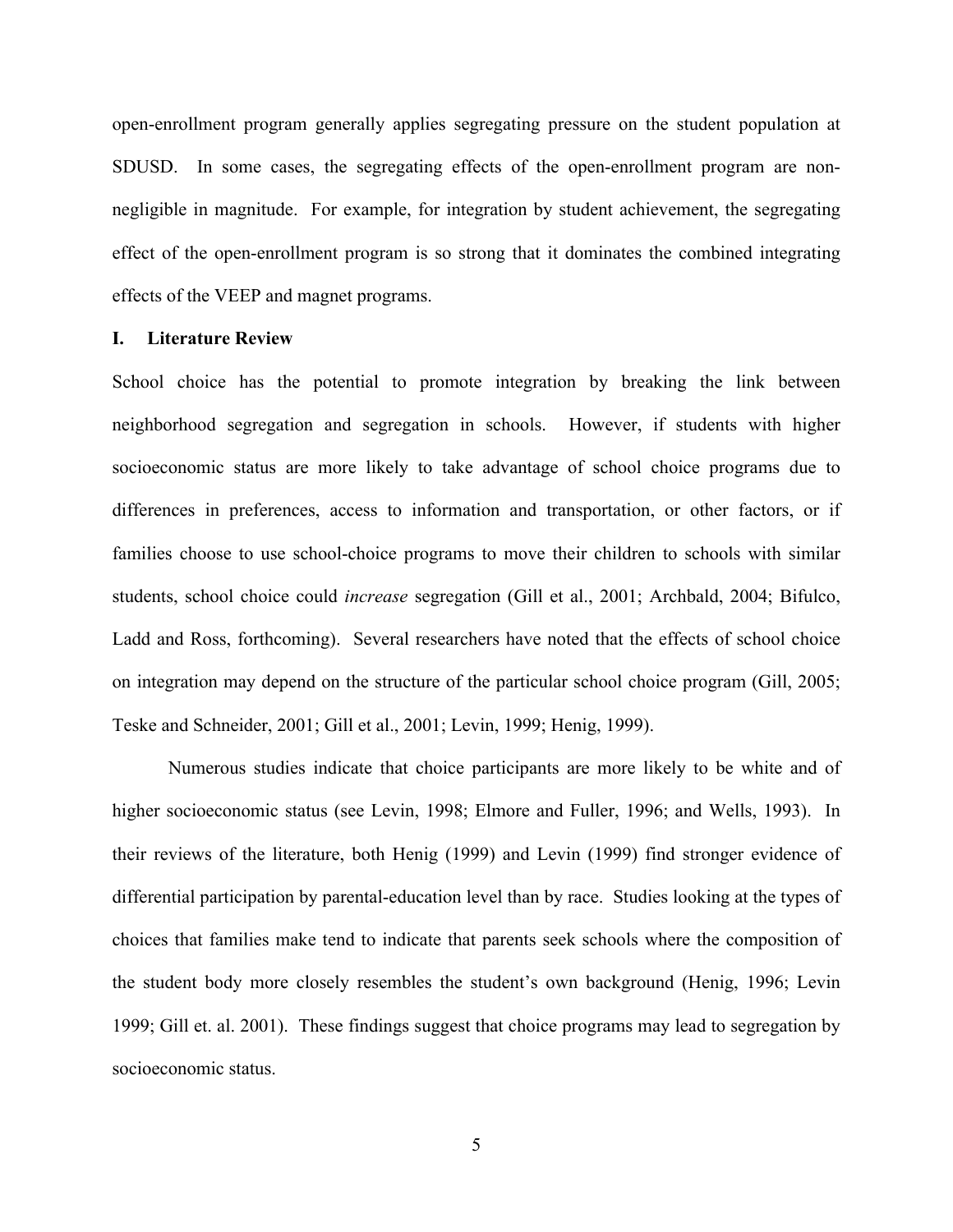Various authors have pointed out weaknesses in the existing empirical literature, which tends to focus on differences in student composition between districts or between choice and non-choice schools. Gill et al. (2001) explain that studies that rely on a comparison of the demographic characteristics of participants and non-participants don't adequately address the issue of integration. These studies ignore the fact that participants may opt into schools that are more homogeneous than their default schools (see also, Archbald, 2004). Gill (2005) points out that the evidence on racial stratification often relies on data measured at the district level. However, school choice programs may make district-level demographics appear more balanced by drawing privileged students from private schools and other districts, but they may attract those students to homogenous schools within the district. Teske and Schneider (2001) claim that "the central issue that requires much more careful study is linking stratification to specific forms of choice" (pp. 625-626), and they state that better empirical data on the effects of choice are needed.

Our data from the San Diego Unified School District allow us to make a useful contribution to the empirical literature on the important question of how choice programs affect withindistrict integration. Using student-level data, we can identify both the choice and local schools of individual applicants rather than relying on comparisons between choice and non-choice schools or districts. Also, by looking at the effects of three separate choice programs within the same district, we are able to hold district characteristics constant and isolate the differential effects of each choice program. Lastly, we are able to measure separately the effects of the demand for and supply of school choice.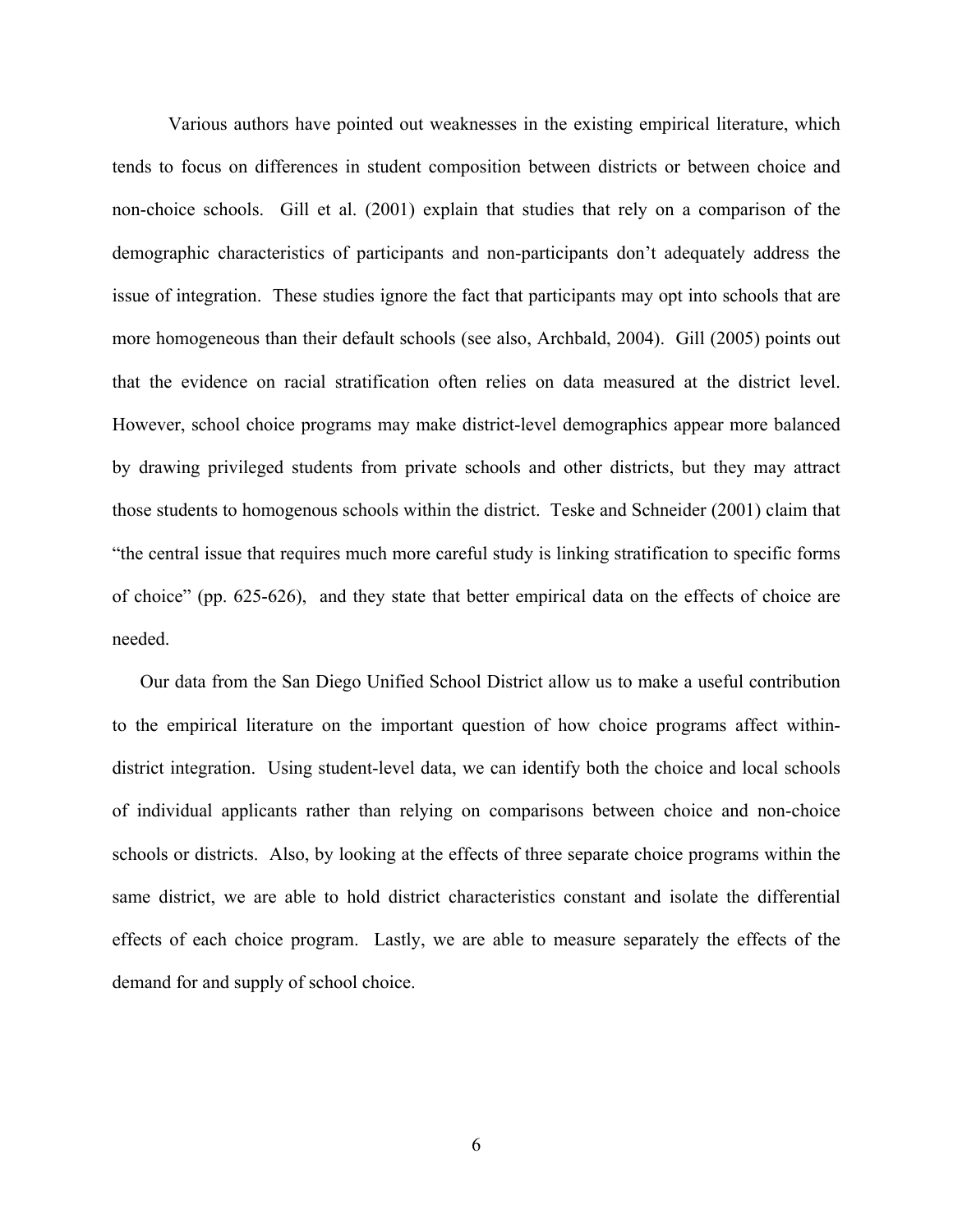#### **II. Data and the Program Selection Process**

The data for this project are based on applications to the three centrally administered school choice programs at SDUSD for fall 2001, submitted to the district during the 2000-2001 school year. Our dataset includes student-level information on race, gender, parental education and English-learner status; as well as test-score achievement (from the Stanford 9 exam, when available) and information on activity in the choice programs. We also have detailed micro-level data from each school in the district which we use to assemble information on the student-body compositions of schools. This facilitates comparisons between each student's local school and choice options. It also allows us to evaluate the integrative effects of school choice relative to a counterfactual where the school-choice programs did not result in any student movement based on applications for the 2001-2002 school year.

Many of the applications to the school choice programs are missing information that we require to make inference about the integrative effects of school choice and the underlying demand for school choice. We omit these applications from our analysis. Our largest data omissions are due to students' grade levels - we omit applicants from students for kindergarten and the sixth grade. For kindergartners, who apply prior to enrollment at SDUSD, we do not have student-level demographic information, making it impossible to infer integrative effects. Applicants for the sixth grade are omitted because heterogeneity in the schooling structure at SDUSD obscures the choice sets for these students, and, more generally, confounds our ability to identify the peer-group based demand for school choice among these students. The structural issue here is that some elementary schools at SDUSD end after the fifth grade while others end after the sixth grade, and therefore, students entering the sixth grade can use school choice to alter their schooling structure (between elementary and middle school). Because we are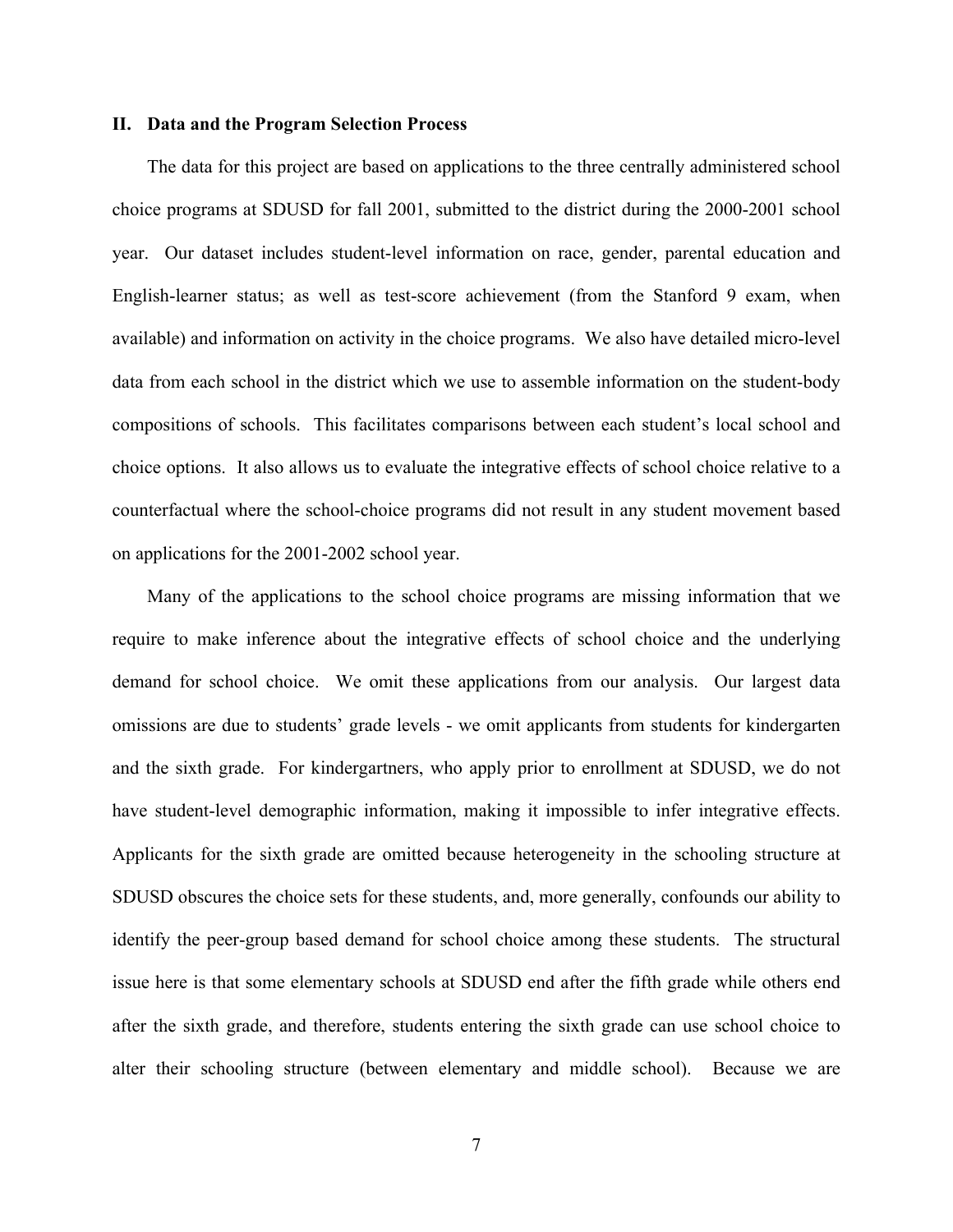interested in the integration-based motives behind the selection of choice schools, this additional dimension of demand unique to sixth-grade students would confound our analysis. In addition to omitting students applying for entry into kindergarten and the sixth grade, we also omit applications where key information is not available, including basic demographics, local schools, or grade levels, among other things.

We ultimately use about half of the total number of applications for each program in our analysis. Of the omitted applications, roughly three in five are omitted because they are for kindergarten or the sixth grade, and two in five for other reasons. The patterns of missing applications across the three programs are very similar, suggesting that comparisons across programs using our dataset will be reasonable. The primary implication of our missing data is that we will understate the net integrative effects of the choice programs for this single year. Later in the analysis, we attempt to correct for this by scaling up our estimated integrative effects based on district-wide enrollment in the school choice programs.<sup>7</sup>

The top panel of Table 1 provides basic demographic information for the district along with relevant program-specific summary statistics. $\delta$  Specifically, the table shows that VEEP sending and receiving schools, and the magnet clusters, differ markedly in socioeconomic makeup (in the magnet program, this is particularly true when comparing cluster 4 to the other clusters). The structures of the VEEP and magnet programs are suggestive of their expected integrative effects - increased student mixing between VEEP sending and receiving schools, and between clusters in the magnet program, should increase integration at SDUSD. Recall that unlike the VEEP and magnet programs, the open-enrollment program is unstructured.

 $<sup>7</sup>$  Detailed information about the application data omitted from our analysis is available from the authors upon</sup> request.

<sup>&</sup>lt;sup>8</sup> The bottom panel of the table provides information about school-choice participants. We will discuss this information briefly below – a more detailed analysis is beyond the scope of this project.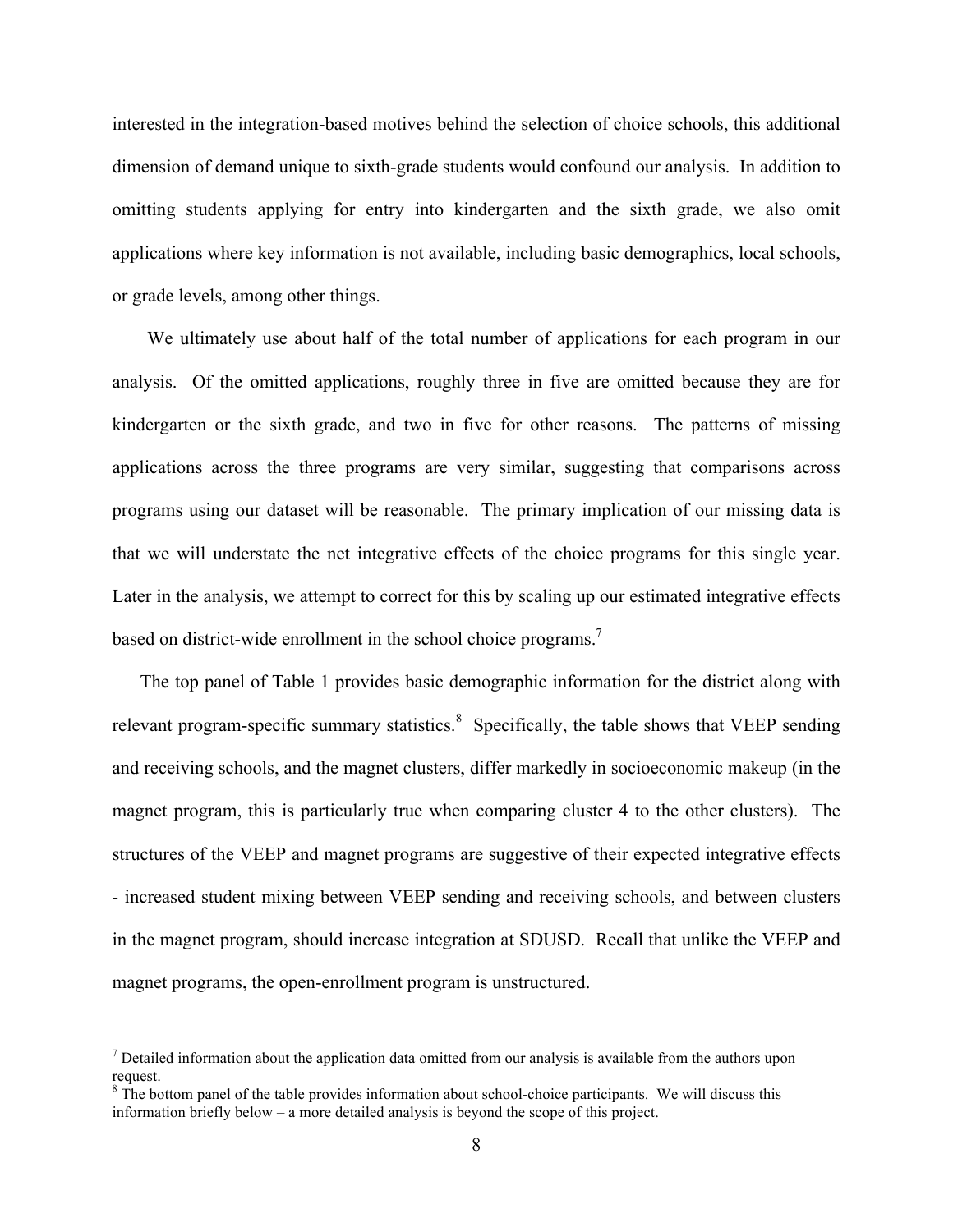#### **III. Supply and Demand for School Choice**

In each program, students' applications to relocate to choice schools are accepted based on space availability. If a school receives more applications than it has spaces available in a given grade, administrators admit students based on the "priority group" to which the students have been allocated, and within priority groups they use a lottery if the school has space for only some of the students in that priority group. Applicants are sorted into priority groups based on whether the student has a sibling who already attends the option school, the time of year in which the application was made (before or after the deadline), and whether the student is transferring from another school within SDUSD or (very rarely) from outside.<sup>9</sup> As described above, the magnet program also uses geographic clusters to determine program admittance. For some magnet schools, applications are processed in strict order by cluster and then, within-cluster, by priority group. For others, fixed percentages of admittees must be accepted from each cluster and again, the above described priority groups are assigned within-cluster.

In this section we consider the implied effects of the school choice programs on applicants' peer groups based on applications, lottery outcomes, and enrollment decisions. The application data provide the clearest picture of the *demand* for school choice. However, the application analysis ignores important supply constraints. We use information on lottery outcomes to evaluate how supply constraints reduced the effects of the school-choice programs on integration. Similarly, not all lottery winners enrolled, so we also consider how this further reduction in actual school switching affected integration. For clarity of exposition, we focus on the exposure of school-choice participants to the group that is the most socioeconomically advantaged in each case. The bottom panel of Table 1 details demographic information about

 $9$  In addition the magnet program gives preference to students who are applying for continuity (i.e., the student was accepted into the magnet program in a similarly themed school in a lower grade-span in the previous year).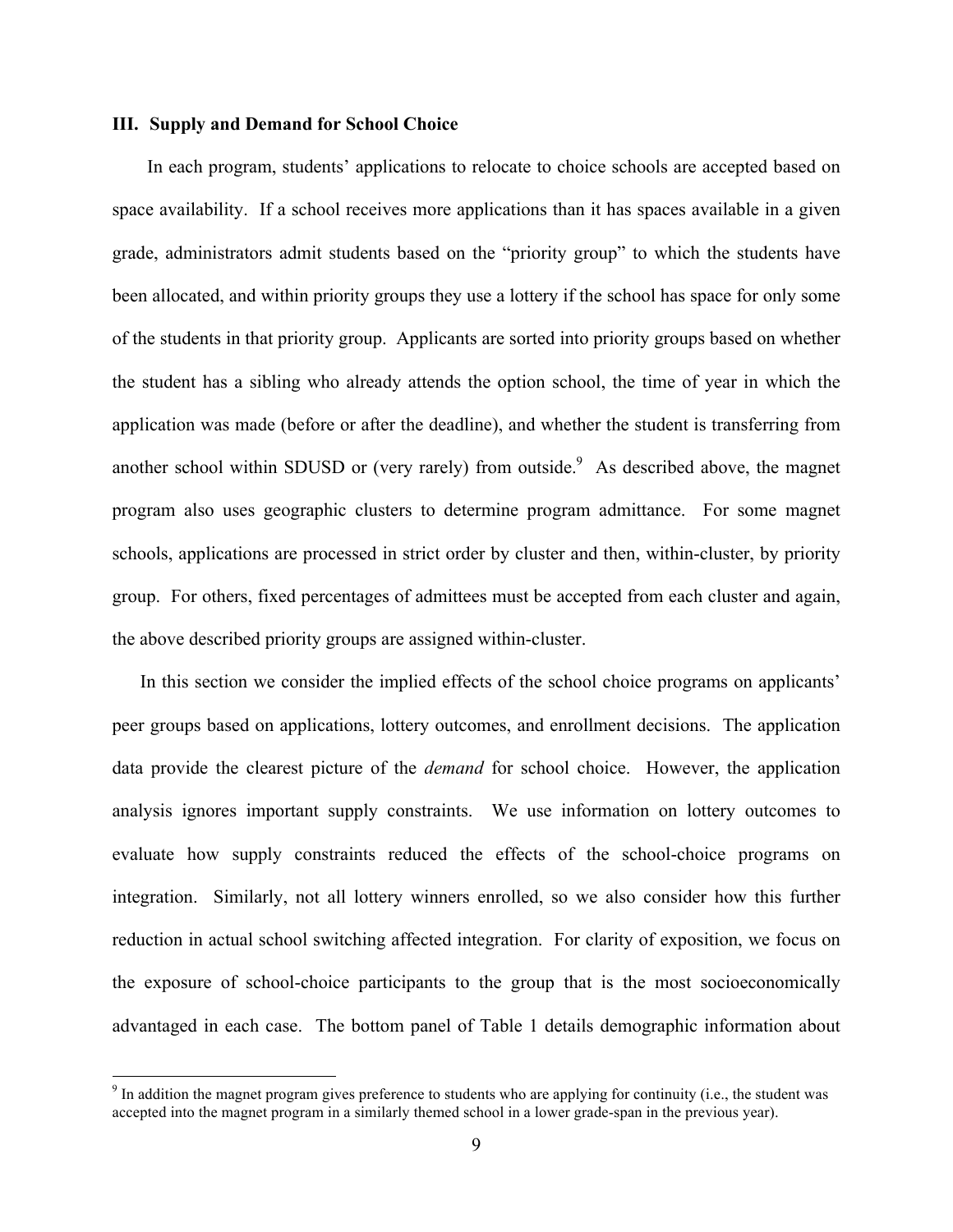the composition of the applicant pool for each choice program. Demographics for lottery winners and enrollers are also detailed.<sup>10</sup>

#### *Integration by Race*

We first examine differences in the racial composition between applicants' local and choice schools, where local schools are determined by students' residential locations. Figure 1 illustrates the effects of the choice programs on integration between whites and non-whites at  $SDUSD<sup>11</sup>$  It shows the average difference in the percentage of white students between the choice and local schools of applicants for each racial/ethnic group, based on applications, lottery outcomes, and actual enrollment decisions. (In cases for which a student applied to more than one school in a given program we took a simple average of the characteristics of these schools. School demographics are calculated based on 2000-2001 information.). For example, the first bar in each trio in the figure shows the average percentage-point change in the share of white students at applicants' schools that would be observed if all school-choice applications resulted in student movement.

The figure shows that applicants to all three of the choice programs apply to schools that have a higher percentage of white students than their local school. As discussed above, this means that integration is caused by non-whites applying to choice schools with more white students, but that this pattern is somewhat offset by whites who are also opting to apply to schools with more white students. However, because non-whites apply in greater numbers than whites, and in higher proportions than their shares of the overall student population (see Table 1,

<sup>&</sup>lt;sup>10</sup> The bottom panel of Table 1 raises many interesting questions about the choice programs. For example, some students are more likely than others to win school-choice lotteries. This is likely a reflection of heterogeneity in school-choice preferences across student types. A more detailed analysis of these data are beyond the scope of this project.

 $11$  For the precise calculations upon which Figure 1 is based, see Betts et al. (2006). Betts et al. (2006) also provides detailed information about mixing among non-white ethnicities.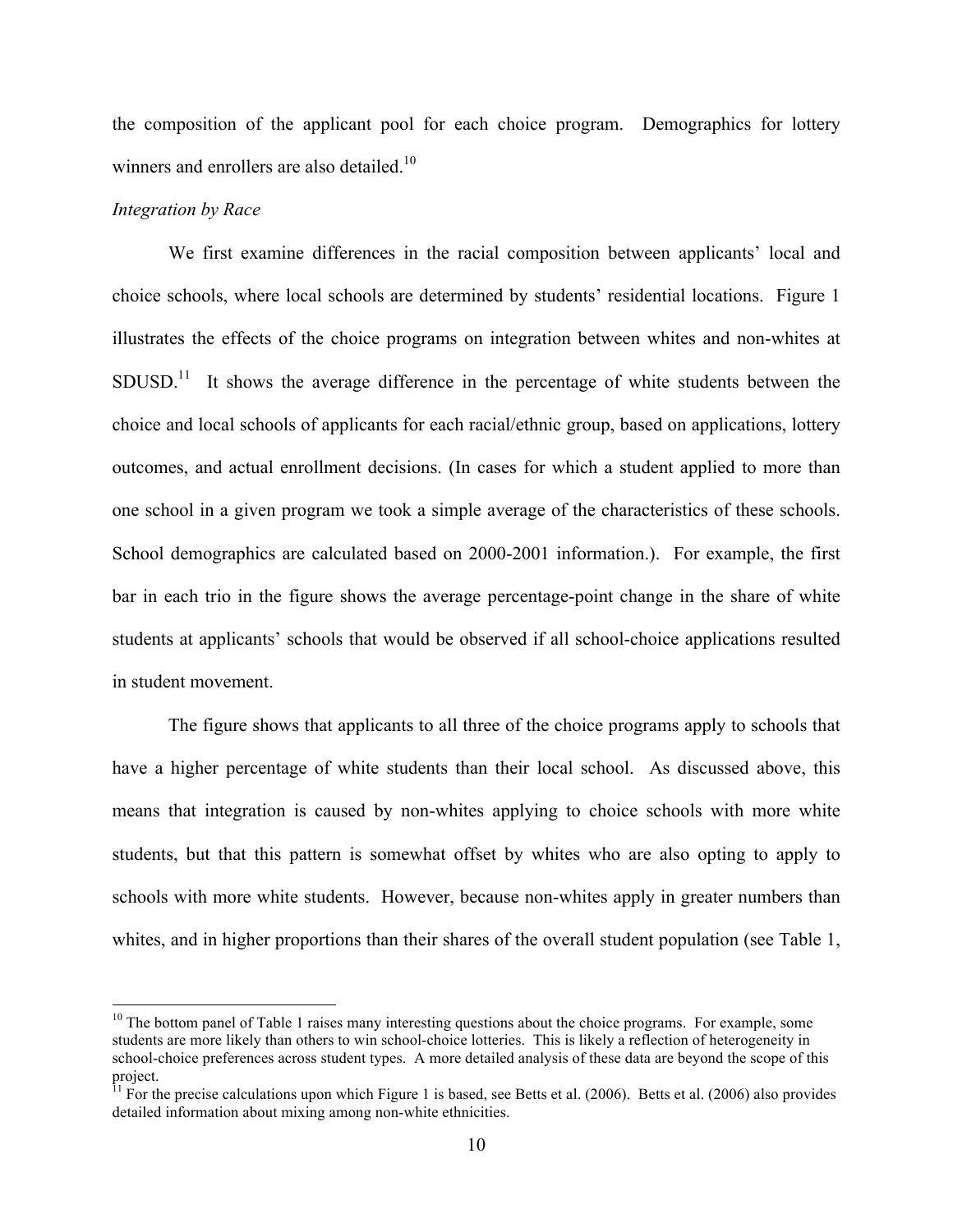bottom panel), on balance the three choice programs should increase integration between whites and non-whites district-wide. Notably, the percentage increase of white students from applicants' local to choice schools is especially high for the VEEP program (for applicants of all races). Because of this, and because applicants to the VEEP program are mostly non-white, the application data suggest that the VEEP program will play a large role in integrating whites and non-whites in the district.

Of particular relevance for the debate on how deeply school choice affects racial integration is the open-enrollment program, because in this program any student can apply to any school in the district, except for magnet schools. Of the three programs, this in some sense is closest to an unregulated market. Across all racial/ethnic groups, there is a clear pattern showing that applicants use the open-enrollment program similarly to the VEEP and magnet programs and apply to schools with a higher percentage of white students than their local schools. However, unlike in the VEEP and magnet programs, applicants to the open-enrollment program are disproportionately white, suggesting a segregating effect.

The application patterns do not suggest that there will be increased mixing among nonwhite ethnicities. While all applicants are choosing schools that would increase their exposure to white students, they are also simultaneously applying to schools that would decrease their exposure to other racial/ethnic groups. We emphasize that this does not necessarily mean that students of all races and ethnicities actively make choices based on the racial/ethnic mix of schools, as many other factors are correlated with race and ethnicity.

The application data will overstate the amount of student movement generated by the school choice programs because in many cases the number of applications exceeds the number of spaces available. To adjust our calculations for lottery outcomes, we include all students who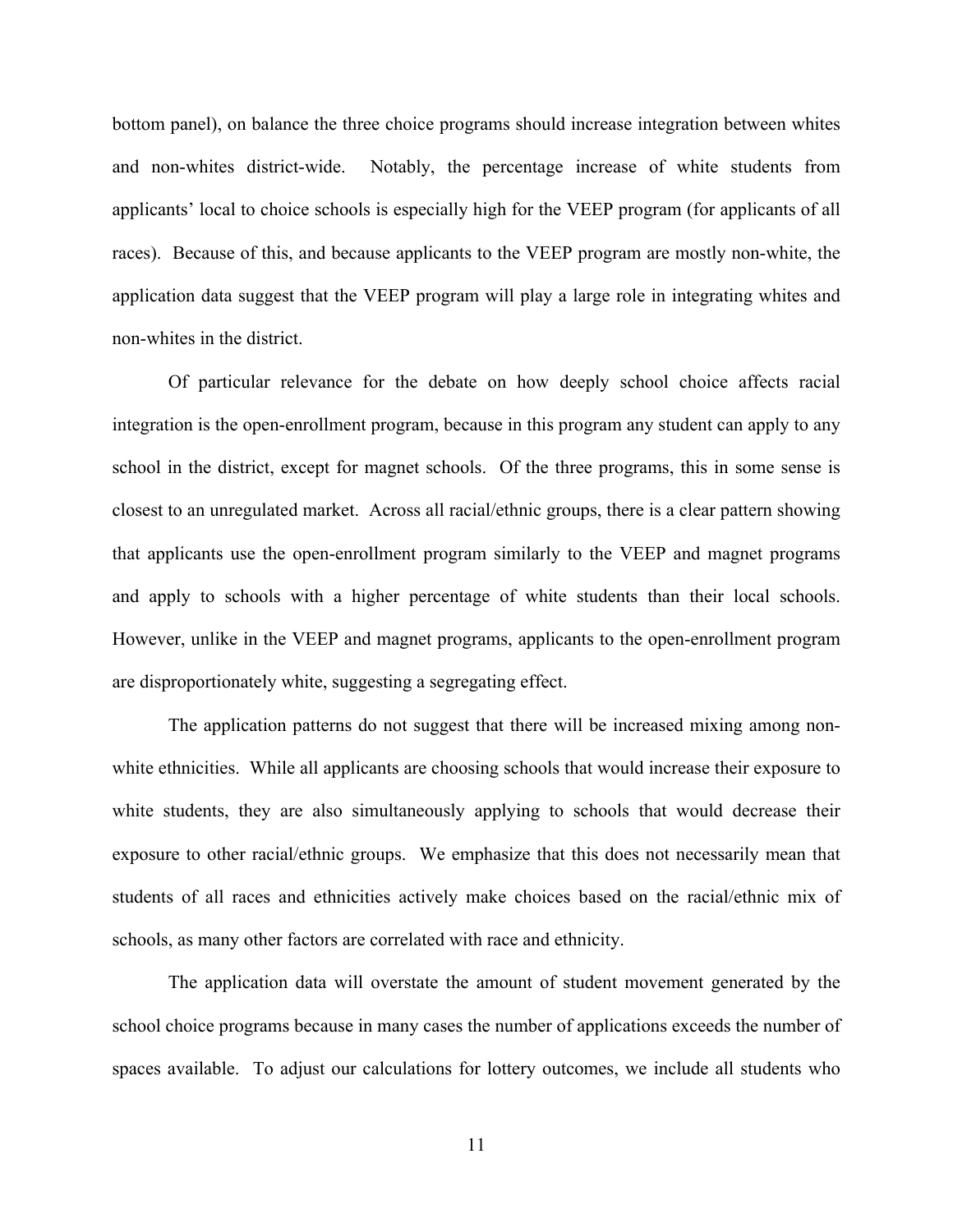apply to a given choice program, but set the change in the racial mix they would experience to zero in any cases where *all* of their applications to a given program lost in the lottery process, on the presumption that students who do not gain admission stay at their local school.

In Figure 1, the first bar in each trio of bars shows the changes that would result if all applicants won their lotteries and enrolled. The second bar shows the changes in racial/ethnic mixing that would occur if only winning applicants changed schools. It shows that supply constraints in the choice programs limit student mobility and decrease the implied changes in the racial/ethnic mix experienced by the applicant group. For example, the upper left panel of Figure 1 shows that if all were accepted, black applicants to the VEEP program would experience an average change in the percentage of white students at their schools of 41.6 percent. However, the VEEP program's supply constraint reduces the implied change in the percentage of white students at the schools of these black applicants by 30.3 percentage points, down to just 11.3 percent. Because many of the applications are rejected, the average outcome experienced by the original group of applicants differs sharply from what the application data alone would suggest.<sup>12</sup>

Given that just under one-third of students are already in various choice programs, we find this quite remarkable: the expressed demand for school choice in this district continues to outstrip the supply of slots, and hence the integrative effects of school choice are limited.

 $12$  Although supply constraints will clearly limit the programs' effects, we make two notes. First, if all applications were accepted and resulted in student movement, the peer-group change experienced by student movers would be smaller than is implied by the application data because more non-white movers would be part of each applicant's new peer group. Second, the reported counterfactual requires that the resident student populations at the choice schools would not respond to such an inflow of students. Nationally, research suggests that resident students might indeed react. For example, Fairlie and Resch (2002) provide some evidence that white students tend to "flee" to private schools in areas with large numbers of disadvantaged non-white students in public schools. In related work on residential segregation, Card, Mas and Rothstein (2007) find evidence of tipping points in terms of the percentage of the neighborhood made up of minorities. Below a certain point, changes in the percent minority has no effect but beyond a certain point whites appear to leave the neighborhood.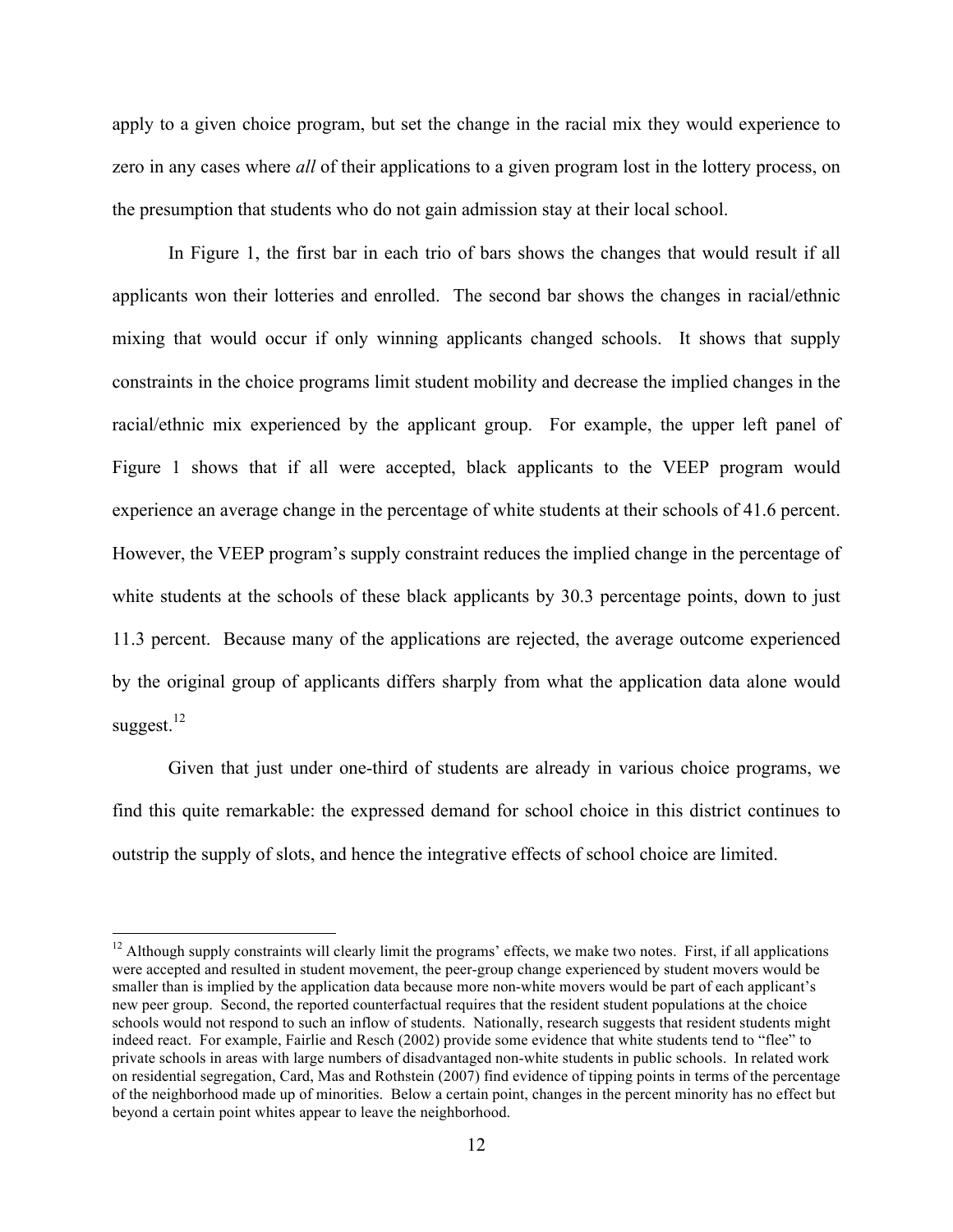In some cases, focusing on lottery winners rather than on all applications results in a directional change in the implied integrating effect of a given program. For example, white applicants to the magnet program appear, weakly, to apply to schools that are "more white". However, when we focus on lottery winners, constraints based on program availability actually favor white students applying to schools that are "less white". Therefore, Figure 1 shows that white lottery winners tend to win placement into schools that marginally *reduce* their exposure to other white students, on average. In this specific case, supply-side constraints reduce segregation between whites and non-whites, consistent with the original integrative objective of the magnet program.

Finally, not all lottery winners end up accepting their offer to switch schools. The third bar in each trio of bars in Figure 1 depicts *actual* changes in racial/ethnic integration that result from school switching relative to the changes implied by the application and lottery-winner data. In this case, we set the change in the racial mix experienced by applicants to zero in any cases where they did not enroll in a school for a given choice program, regardless of lottery success. Focusing on those who actually enroll should reduce the implied change in the racial/ethnic mix compared to the lottery winner analysis.<sup>13</sup> Figure 1 shows that the integrating effects of the three programs are lower than those implied by both the application data and the lottery winner data when conditioning on students who actually enroll in the schools to which they applied.

## *Integration by Test Score Performance*

 $<sup>13</sup>$  Conditioning on enrollment could also magnify the changes in racial/ethnic makeup implied by the lottery-winner</sup> data. This would be the case if the students who choose not to enroll are those who win lotteries at schools where the racial/ethnic differences between their choice school and their local school are of the opposite direction of the group as a whole. We perform an auxiliary analysis that uncovers little evidence of such behavior. That is, when we drop all applications that are not accepted, and subsequently all applications that do not result in an enrollment, the implied changes in peer groups for accepted applications are very similar to those for enrolled students.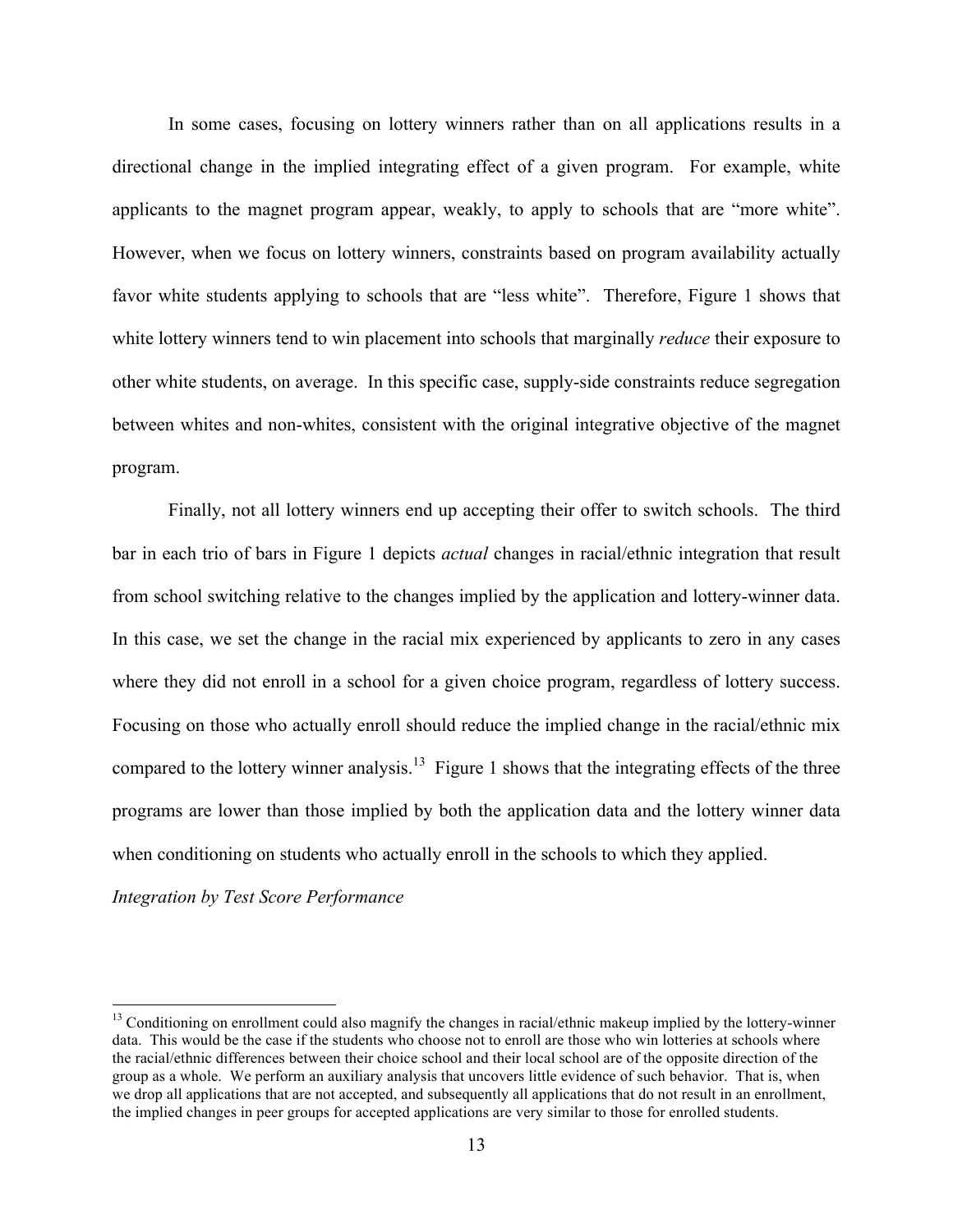Next, we evaluate the integrating effects of the school-choice programs by student achievement as measured by test-score performance on the Stanford 9 standardized test in 2000-  $2001$ <sup>14</sup> Specifically, we compare the mean percentage difference in the number of students performing above the district median at the local and option schools in the given grade. Again, we extend our analysis to look at lottery winners and students who actually enroll.

Figure 2 shows the average difference in the percentage of students whose test scores are above the median between applicants' local and option schools based on applications, lottery outcomes, and actual enrollment. (Again, in cases where a student applied to more than one school in a given program we took a simple average of the characteristics of the schools to which the student applied.) Across all programs and looking at both above- and below-median performers, Figure 2 shows that students use the choice programs to apply to schools where there is a greater proportion of above-median performers. The differences between the local and option schools are again the largest for students in the VEEP program relative to magnet and open-enrollment. When we focus on lottery winners and then on those who actually attend, the average magnitudes of the program effects decline, broadly mirroring the results presented for race and ethnicity. These changes in magnitudes show the integration-based implications of the gap between the demand for school choice and the supply of slots in receiving schools.<sup>15</sup>

We use the number of applications by student test group to determine whether lowscoring students are more or less likely to apply to a given program (see Table 1). For the VEEP and magnet programs, the demand for choice appears to be strongest among students who are themselves below-median performers, with 65 and 54 percent of the applicants to these programs, respectively, scoring below the median. With the open enrollment program, the

<sup>&</sup>lt;sup>14</sup> For this analysis, we focus only on applicants who have taken the Stanford 9 standardized test. <sup>15</sup> Although again, with the caveats noted in footnote 13, our simple comparison here is likely to overstate the general-equilibrium magnitudes of the supply-constraint effects.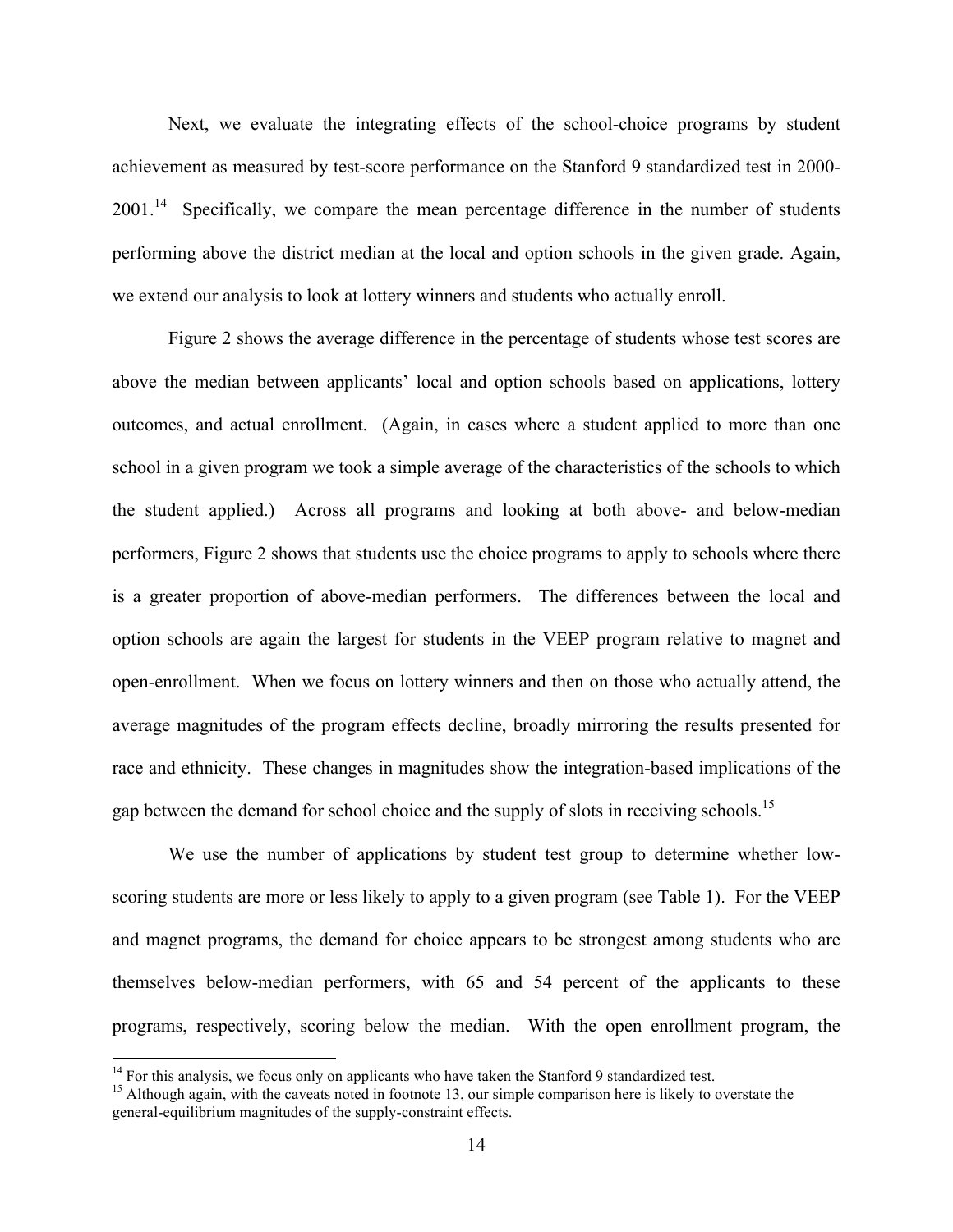converse appears to be the case – only 44 percent of the applicants are below-median performers. That is, below-median performers are over-represented as applicants to the VEEP and magnet programs and under-represented as applicants to the open-enrollment program.

### *Integration by Language Status*

Finally, we consider the role of the choice programs in integrating students who are and are not fluent in English. Figure 3 shows the mean percentage difference between the local and option schools of applicants in the number of students who are fluent in English, based on applications, lottery outcomes, and actual enrollment. In all cases, students apply to schools that have a lower proportion of English Learners. Figure 3 shows reductions in the magnitudes of the effects implied by the application data after adjusting first for lottery outcomes and then for students who actually enroll. When conditioning on lottery winners and then on students who enroll, the VEEP program generates the largest average difference between the choice and local schools of applicants, and the open-enrollment program produces the smallest differences.

#### *Integration by Parental Education*

Because there is a sizeable group of students in SDUSD for whom we do not have parental education data, we do not show results for this disaggregation. However, when we divided students based on whether their parents have obtained a high school diploma or less versus those with postsecondary education, the results were highly consistent with the foregoing results. In all programs, applicants apply to schools where a higher percentage of the students have more highly educated parents. The VEEP program again shows the largest implied changes for applicants of all parental-education types. As in the other cases, the effects of the choice programs implied by the application data alone are dampened considerably once we enforce the supply constraints and examine actual enrollment data.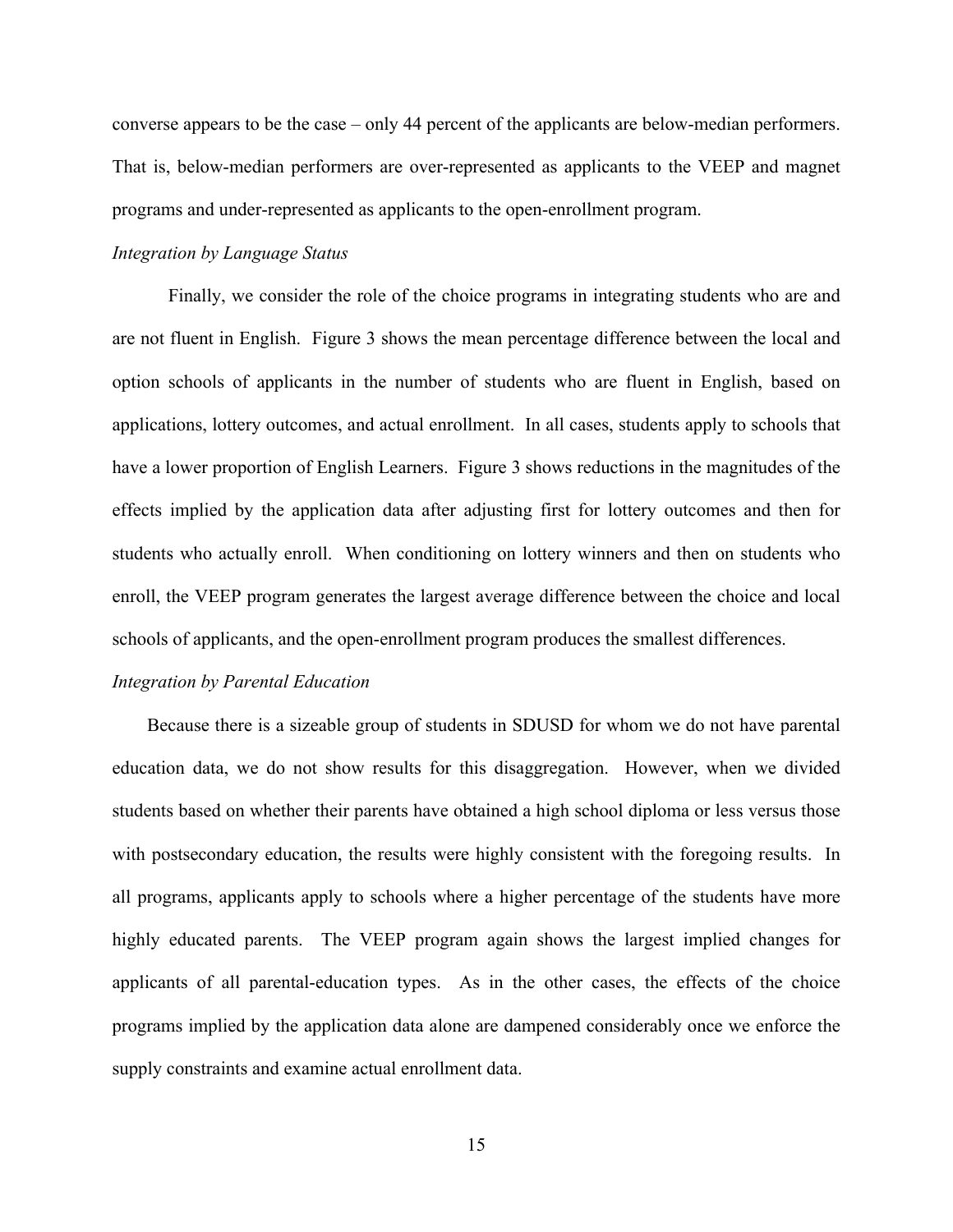#### **IV. Net Effects of School Choice on Integration**

Although the analysis above is informative, it cannot by itself give information about whether school choice programs lead to greater or lesser integration, nor can it speak to the relative magnitudes of each program's integrating or segregating effects. We therefore extend our analysis to examine the effects of the three choice programs on district-wide inter-group exposure in San Diego schools. To do this, we use exposure indices. As an example, consider the exposure of black students to white students in the district. An exposure index reports, for the typical black student in the district, for example, the proportion of students in his or her school who are white. The formula for such an index is:

$$
\sum_{j}^{J} \left( \frac{x_j}{X} \right) * \left( \frac{y_j}{t_j} \right)
$$

Above,  $x_i$  is the number of black students at school *j*, X is the total number of black students in the district,  $y_i$  is the number of white students at school *j* and  $t_i$  is the total population at school *j*. Thus, the exposure index is a weighted average of the proportion of students who are white at each school, with the schools' shares of the overall black population serving as the weights.

We compare the actual district-wide exposure indices to counterfactual indices that we calculate by "undoing" all of the student movement associated with the school choice programs. The differences between the two measures indicate the single-year effects of the school-choice programs on integration.16 Of course, we do not expect applications for a single year to change markedly the exposure of one group of students to another. It is the sum of many years of applications and subsequent school switches that determines how the overall mix of students

 $^{16}$  As discussed in Section II, our single-year effects will be understated because we are forced to omit a sizeable fraction of the application data. We make an adjustment for this below when we extend our results to evaluate the net integrative effects of school choice in San Diego.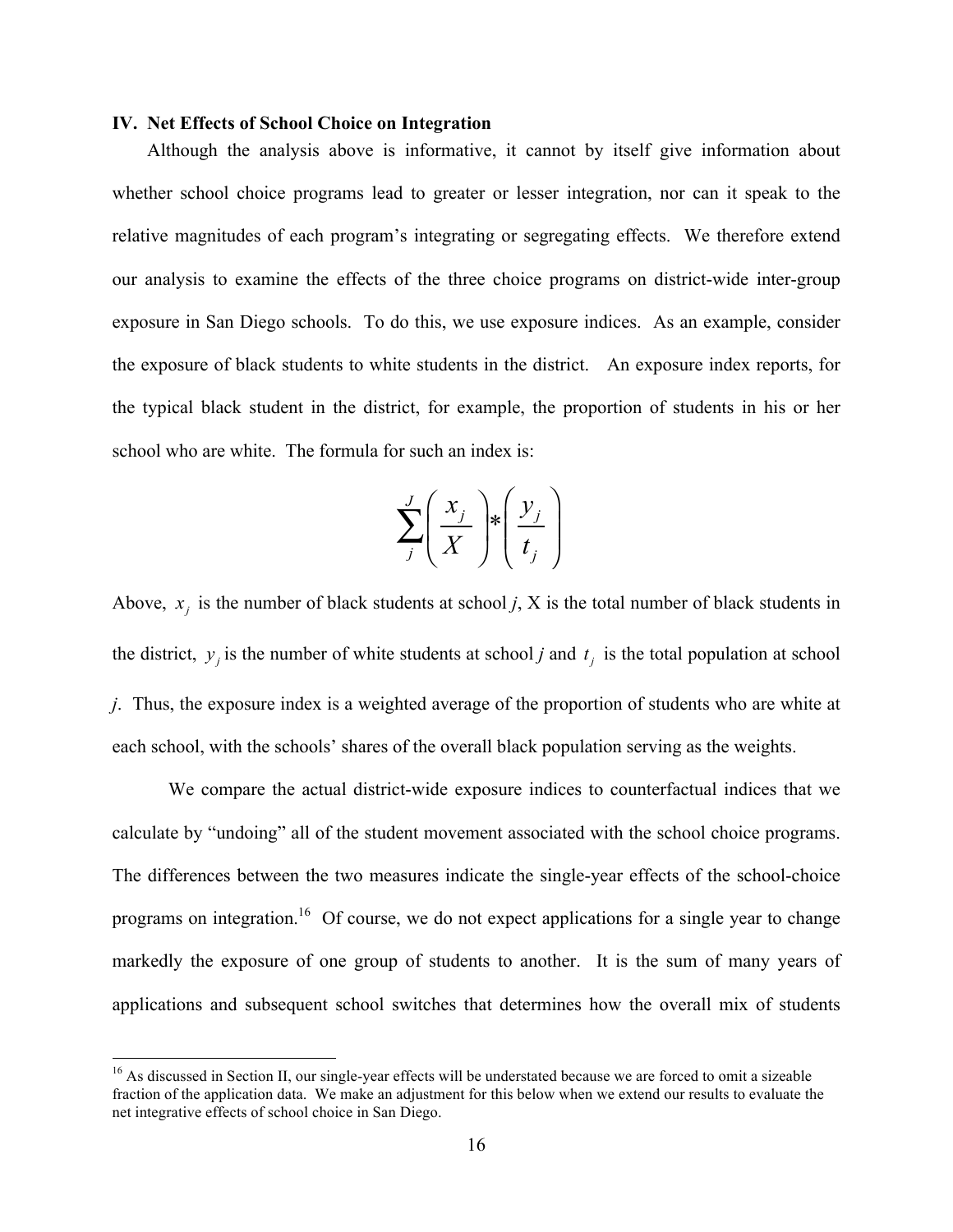changes. However, we use this snapshot of one year's worth of school moves because for this subset of school choice participants we know exactly where they would have gone to school if they had not enrolled in any of the choice programs.<sup>17</sup> This allows for the accurate calculation of the counterfactual.

Figure 4 shows district-wide changes in exposure for each of our three measures of integration as well as the net change in exposure resulting from the combination of all the programs. As in the previous section, Figure 4 shows our results for exposure to the group that is expected to be the most socioeconomically privileged in each case.<sup>18</sup> As suggested by the previous section, the VEEP program has the strongest integrating effects across all measures of diversity, followed by the magnet program (which integrates along all dimensions except language status). In contrast, the open-enrollment program generally has a *segregating* effect on the district, most notably along the dimension of test-score achievement.

The first panel of Figure 4 shows that the VEEP and magnet programs unambiguously increase the exposure of non-white students to white students, and vice-versa. The openenrollment program increases the exposure of white students to Asian students but segregates whites from black and Hispanic students. Notably, Asian students at SDUSD are less likely to be disadvantaged than Hispanics or blacks and, in fact, Asian students have much higher test scores and grade-point-averages than either of these groups at SDUSD.<sup>19</sup> While the VEEP and magnet programs integrate disadvantaged minorities with advantaged groups, the openenrollment program is counterproductive along this dimension.

 $17$  This assumes, of course, that students would not respond to the lack of availability of school choice by changing their residential-location decisions, or attending private schools.

<sup>&</sup>lt;sup>18</sup> For detailed results from all of the exposure-index calculations, see Betts et al.  $(2006)$ .<br><sup>19</sup> Furthermore, Asian participants in the choice programs also have higher grade-point-averages than whites.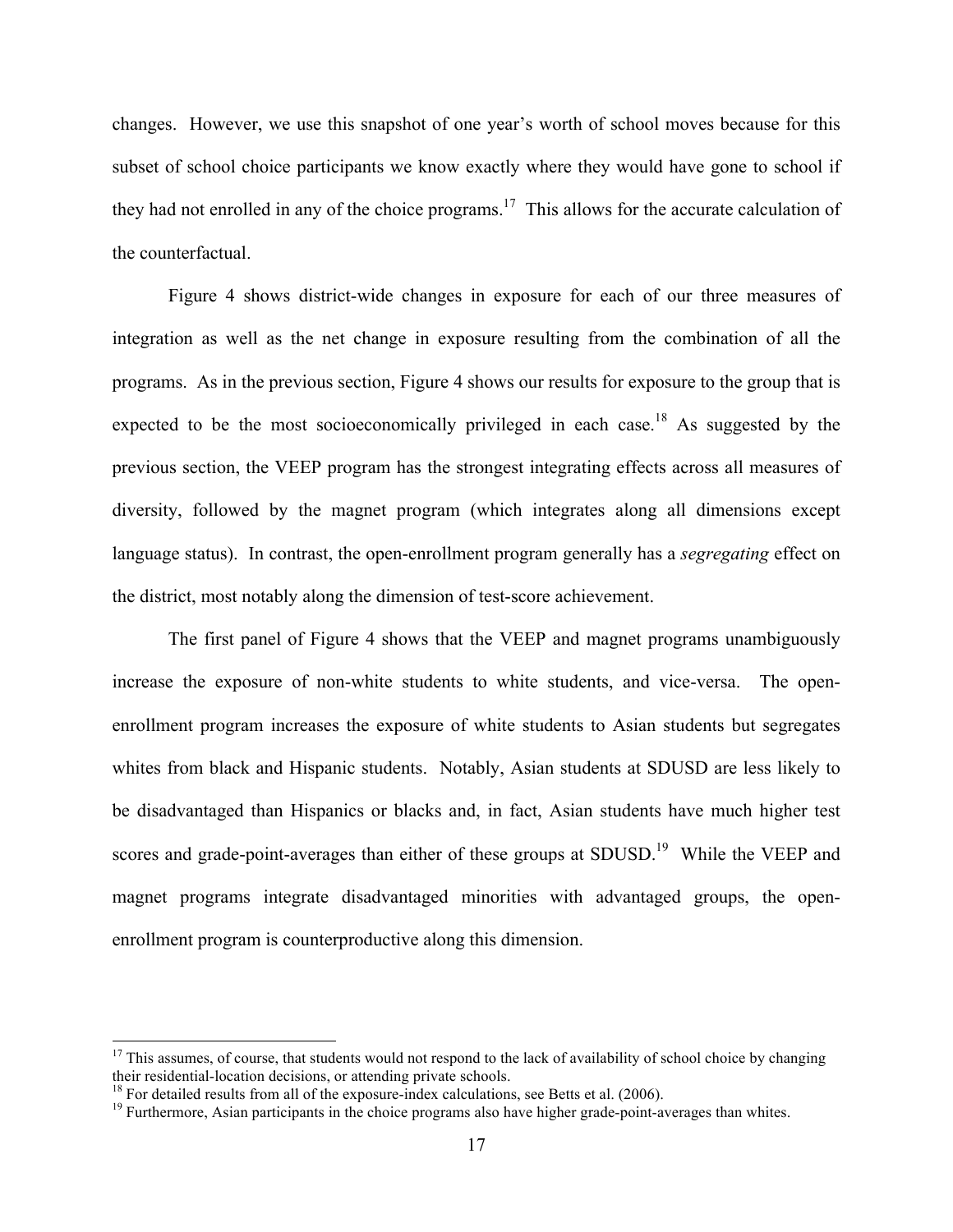Also of interest are the integrating effects of the three programs among non-whites. In an analysis we omit due to space constraints, for each race or ethnicity we calculate the initial and final levels of exposure to other groups, the changes induced by school choice applications for fall 2001, and the sources. Although the choice programs integrate whites and non-whites, they have a clear segregating effect on the exposure of non-white students to each other.

The second panel of Figure 4 shows district-wide changes in exposure based on student achievement. While the VEEP and magnet programs apply integrating pressure along this dimension, the open-enrollment program strongly segregates above- and below-median performers. Dominated by the negative effect of the open-enrollment program, the overall effect of all three programs on integration by student achievement is *negative*.

In the third panel of Figure 4, our language-status exposure indices show that the net effect of the three choice programs is a clear decrease in the exposure of English Learners to non-English Learners, dominated by the effects of the magnet and open-enrollment programs. The VEEP program results in a small increase in EL to non-EL exposure when taken alone, but this effect is overcome by the negative changes in exposure created by the other two programs.

Part of the explanation for the negative effect on exposure between EL and non ELstudents lies in the program participation rates of EL students, reported in the bottom panel of Table 1. English Learners in SDUSD in 2000-2001 made up 27.4 percent of the student population. Based on the application data, the only program in which EL applications exceeded the EL share of the student population in 2000-2001 was the VEEP program, where 41.2 percent of applicants were English learners. In both the magnet and open-enrollment programs, EL students were largely under-represented as applicants, making up just 19.5 and 17.6 percent of the applicant populations in these two programs respectively. Because all applicants use choice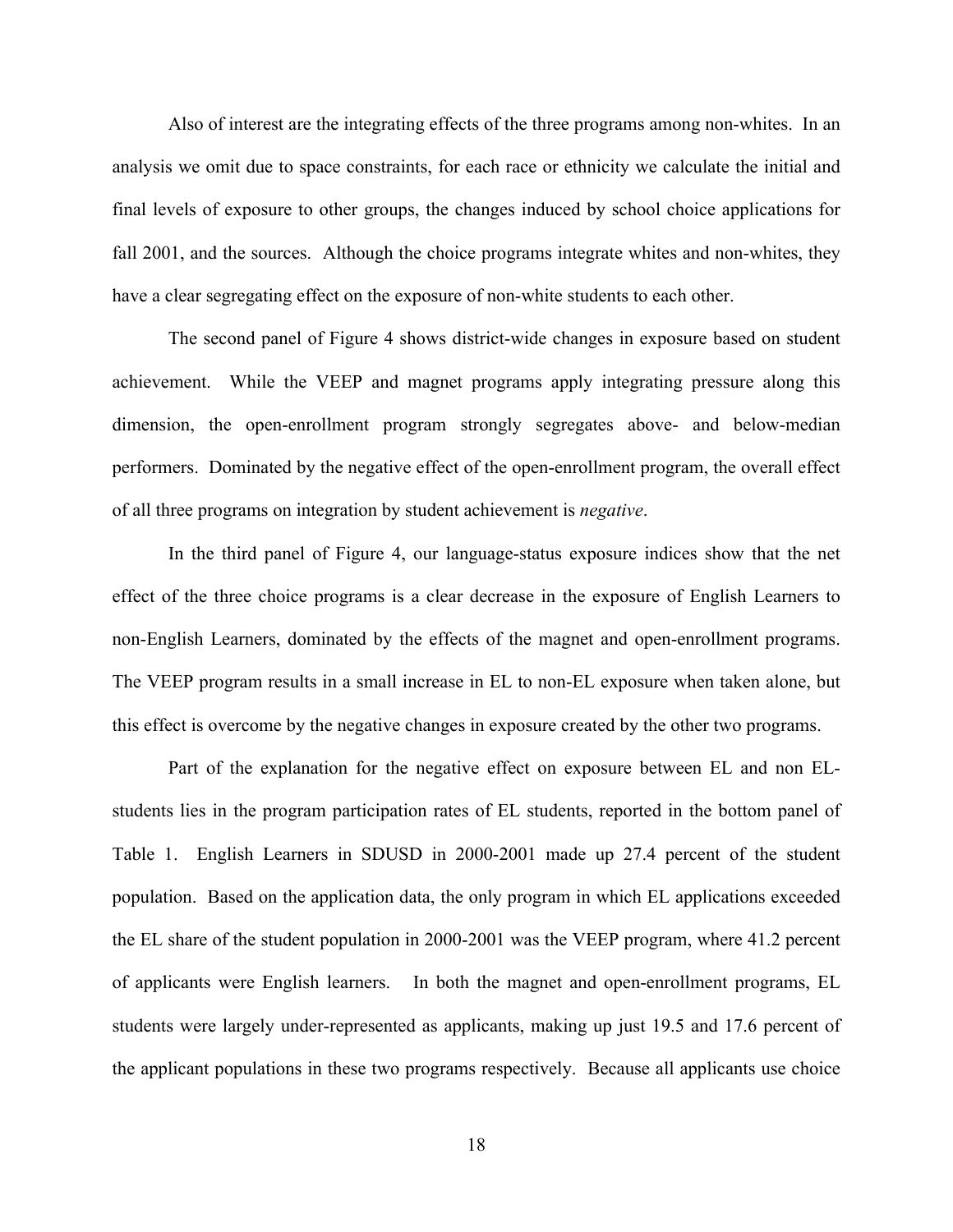programs to reduce their exposure to English Learners, the lack of participation by EL students themselves in these programs reduces their exposure to non-EL students overall.

Finally, we can extend our estimates of the effects of the VEEP, magnet and openenrollment programs based on our sample from this single-year cohort to evaluate the net effects of the programs on the student population at SDUSD. This analysis will provide reasonable estimates of the district-wide net effects of the choice programs given two assumptions. First, our observed cohort of applicants must be similar in demographics and school-choice preferences to other applicant cohorts at SDUSD. Given the size of each cohort at SDUSD, where the district-wide population exceeds 140,000 students, this seems quite reasonable. Second, the distribution of available choice slots within each program faced by our observed cohort of applicants should be similar to the district-wide distribution of active slots. This condition would be violated if, for example, previous cohorts took up the most desirable schoolchoice slots prior to program entry by our cohort. In this case, our observed cohort would only be active in the choice programs along the fringes of what was left over by previous cohorts meaning that our observed cohort would be structurally restricted from responding to the choice programs in the same ways as prior cohorts.

Although this scenario cannot be entirely ruled out, it seems unlikely for three reasons. First, because the schooling process is finite, even if some of the early entrants into the schoolchoice programs took the most desirable slots, these students would not retain these slots indefinitely – they would graduate. Given a perpetual line of exiting school-choice participants, particularly desirable slots that were absorbed by previous cohorts should continually become available. Second, heterogeneity in preferences among students and parents over choice schools as documented by Betts et al. (2006) and Glazerman (1997) calls into question the very existence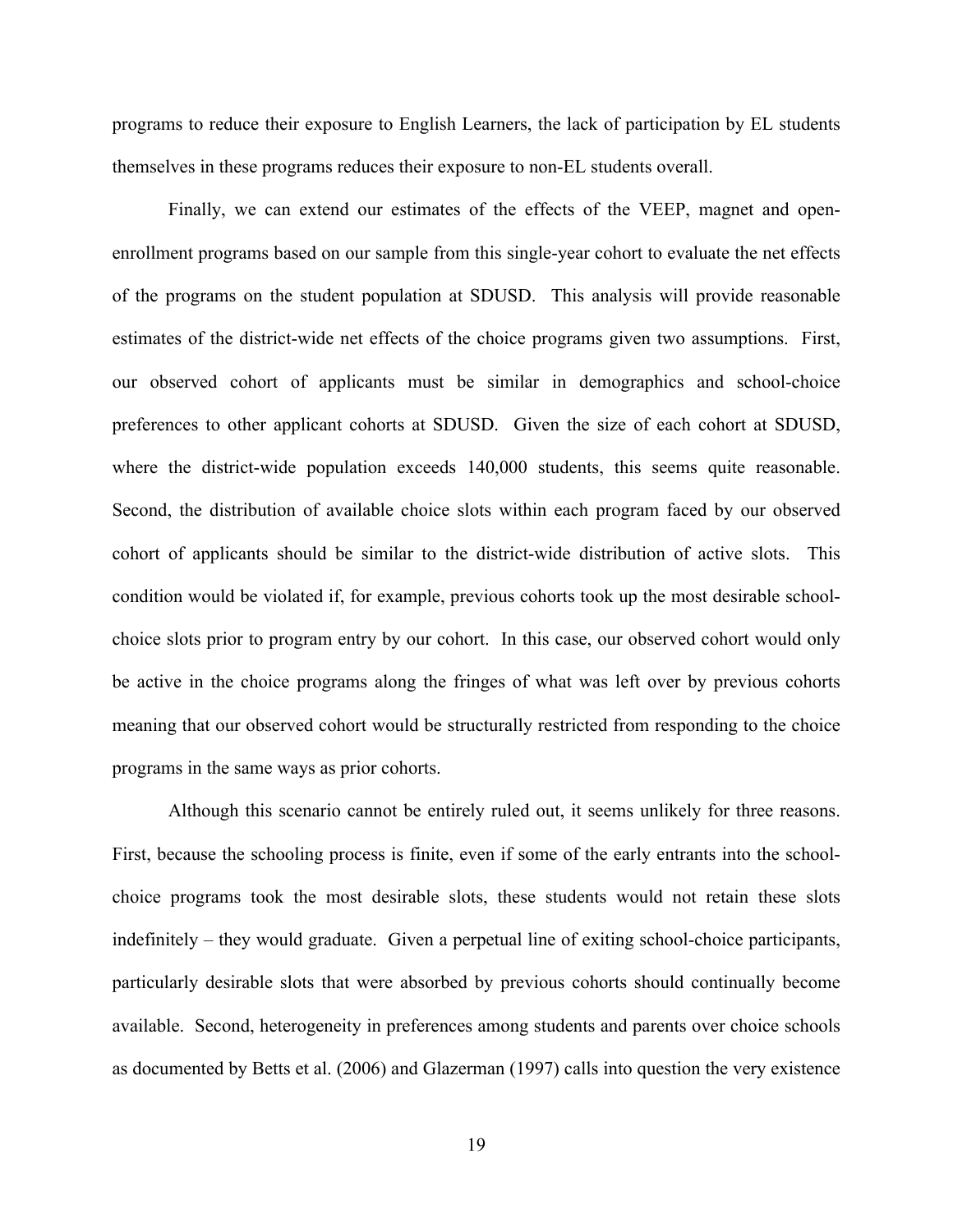of a set of "clearly preferred" school-choice slots. Third, because the three choice programs have existed for several decades each, the system is roughly in equilibrium, meaning that there has not been a radical departure from typical enrollment patterns in recent vears.<sup>20</sup>

If these two conditions are met, the net effects of the choice programs can be inferred by scaling up the estimates from Figure 4 by the district-wide numbers of students in each program. For example, let  $I_V$  denote the measured integrative effect of the VEEP program along some dimension based on student movement from our sample,  $N_V$  the number of observed movers in the VEEP program from our sample, and  $T_V$  the total number of students participating in the VEEP program at SDUSD in 2000-2001. An approximation of the total integrative effect of the

VEEP program at SDUSD,  $I_{TV}$ , can be calculated as  $I_{TV} = I_V^*(\frac{I_V}{N})$ *V*  $I_{\tau V} = I_V \cdot \left( \frac{T_1}{T_1} \right)$  $= I_V^*(\frac{IV}{N_V})$ . We make an analogous

calculation for each program along each measured dimension of integration and report our results in Table 2. The table suggests that the choice programs have sizeable integrative (and segregative) effects on the district. For instance, actual black-white exposure in San Diego was 0.19598 and together, the VEEP, magnet and open-enrollment programs increased the exposure of blacks to whites by 0.024+0.012-0.002=0.034. Thus, these programs increased exposure by about 3.4 percentage points.<sup>21</sup> Similarly, the programs increased the exposure of Hispanics to whites by 4.1 percentage points. On the other hand, the programs decreased the exposure of below-median performers to above-median performers by 1.3 percentage points and of English learners to non-English learners by 1.7 percentage points.

 $20$  In principle we could investigate the distribution of available slots in our cohort and compare it to the distribution of slots among all current participants. However, because we do not have reliable data on students' local schools outside of our cohort of study we cannot determine what options were available to these students, a particularly relevant problem in the VEEP and magnet programs.

 $21$  This is a big increase as in proportional terms it suggests that the black-white exposure index is about 21% higher than it would have been without these programs.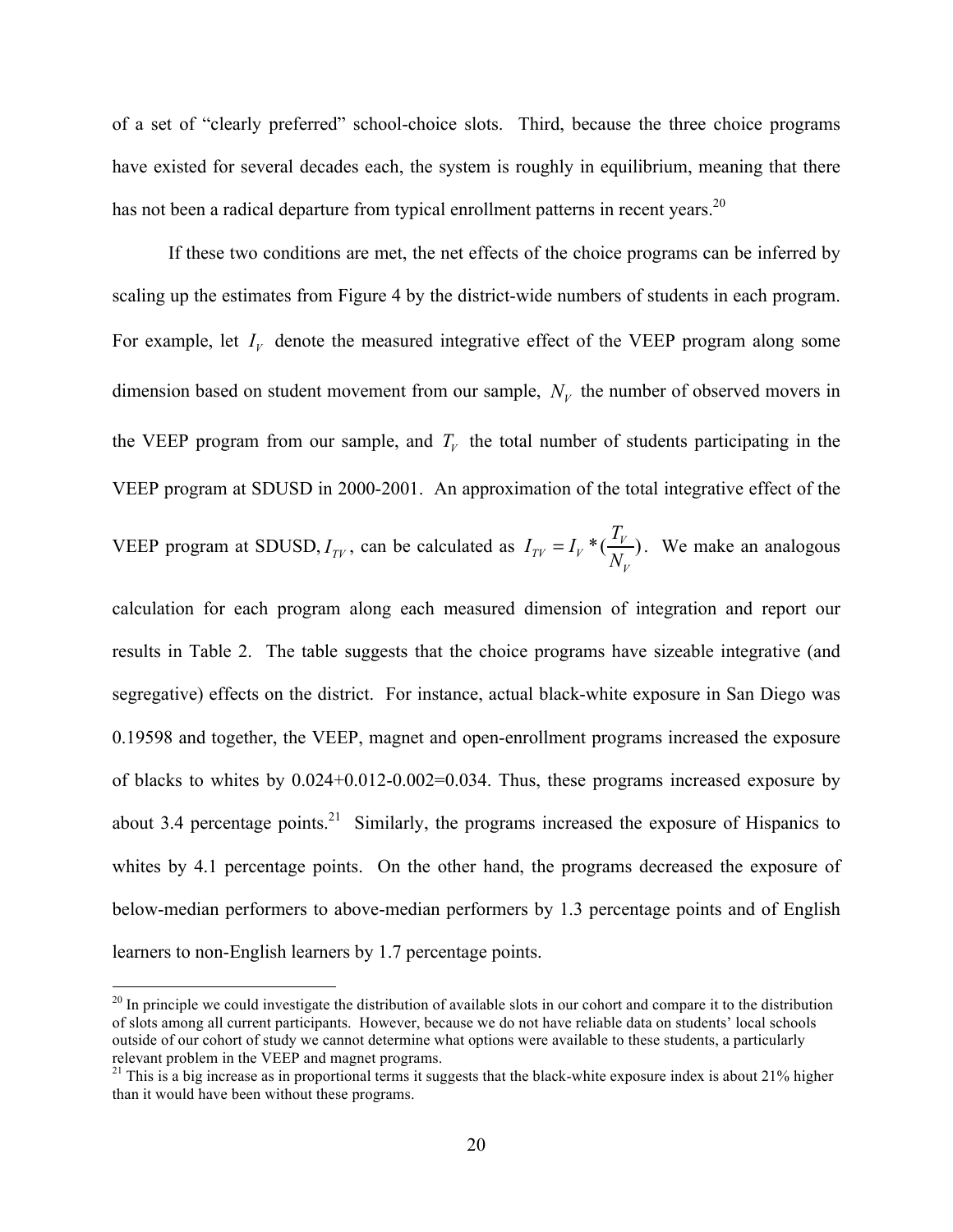#### **V. Conclusion**

Students (and their families) appear to use school choice programs to change their peer groups to be of higher socioeconomic standing. With regard to race, this means that applicants use the choice programs to attend schools that are "more white". This does not mean that families necessarily make decisions based on race, because race is correlated with many other closely entwined factors. For instance, applicants also appear to use these programs to attend schools that have a higher proportion of above-median test score performers, more students who have highly educated parents, and fewer students who are English Learners. Because all students use school choice programs to attend schools with more socioeconomically advantaged peers, participation by disadvantaged students tends to increase integration while participation by advantaged students applies segregating pressure.

Across all the choice programs and grade spans at SDUSD, the demand for school choice exceeds supply. Therefore, the extent to which students are able to use these programs to alter their school-level peer groups is limited by accessibility. By focusing on the applicant group for each level of our analysis (race, student achievement and English Learner status), we show that supply-side constraints limit the intended changes in the school-level peers of applicants.

In addition to the supply shortages created by the lottery process itself, lottery winners who choose not to attend also limit the changes in the socioeconomic environments at option schools. Although it is unclear exactly why all lottery winners do not choose to attend their option schools, some simply leave the district. Interestingly, among the lottery winners who do not attend their choice school the following year, just 4.2 percent of VEEP winners and 7.3 percent of magnet winners fail to do so because they have left the district. In the open-enrollment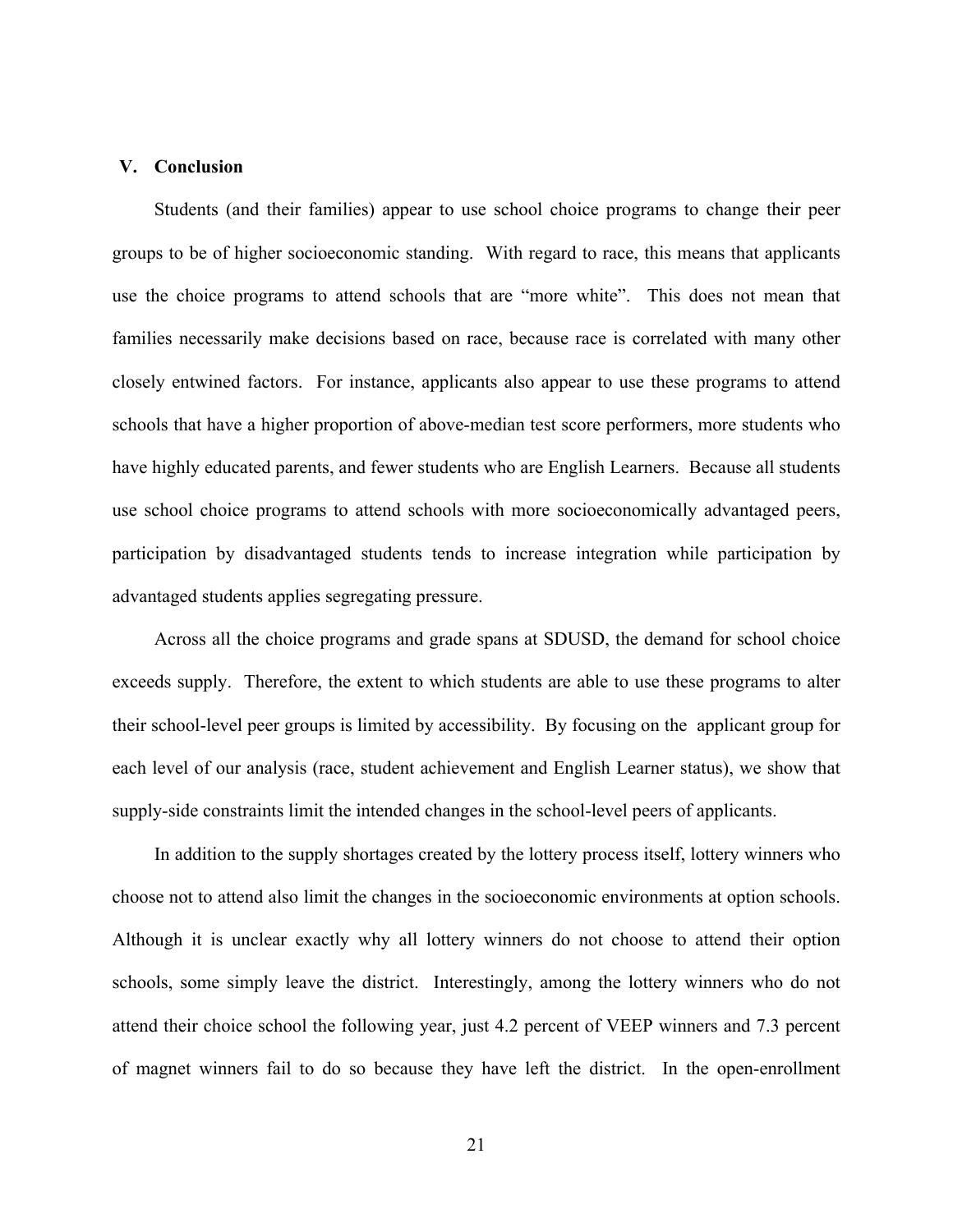program, 21.0 percent of winners who did not accept the offer left the district. For the remaining groups, their motives for not attending their choice schools are unknown.

In addition to presenting evidence on the net integrative effects of the three choice programs in San Diego, we also consider their separate effects. The VEEP program has the strongest integrating effects on the district along each measure of integration that we consider. The magnet program also integrates the district; however, its effects are less pronounced. The open-enrollment program *segregates* the district's schools along most dimensions.

There are two notable differences between the VEEP and magnet programs, which integrate the district, and the open-enrollment program. First, the integrating programs both restrict student movement in patterns that are explicitly designed to promote racial integration. These patterns are also aligned such that integration along other dimensions occurs. Interestingly, the designs of these programs continue to promote integration despite the fact that neither race nor any other socioeconomic measure is used as a direct criterion for student selection into either program. Comparing the relative effects of the VEEP and magnet programs, the VEEP program is more successful as an integrative tool.

The second difference between the integrating programs and the open-enrollment program is that the integrating programs provide busing for student participants. This seems to have a large effect on the demand for school choice by disadvantaged students. For example, while 73 percent of the district was non-white in 2000-2001, just 66 percent of applicants to the openenrollment program were non-white. In fact, using each measure of socioeconomic status that we consider, disadvantaged students are under-represented in the open-enrollment program. This under-representation is particularly peculiar because (1) these same disadvantaged students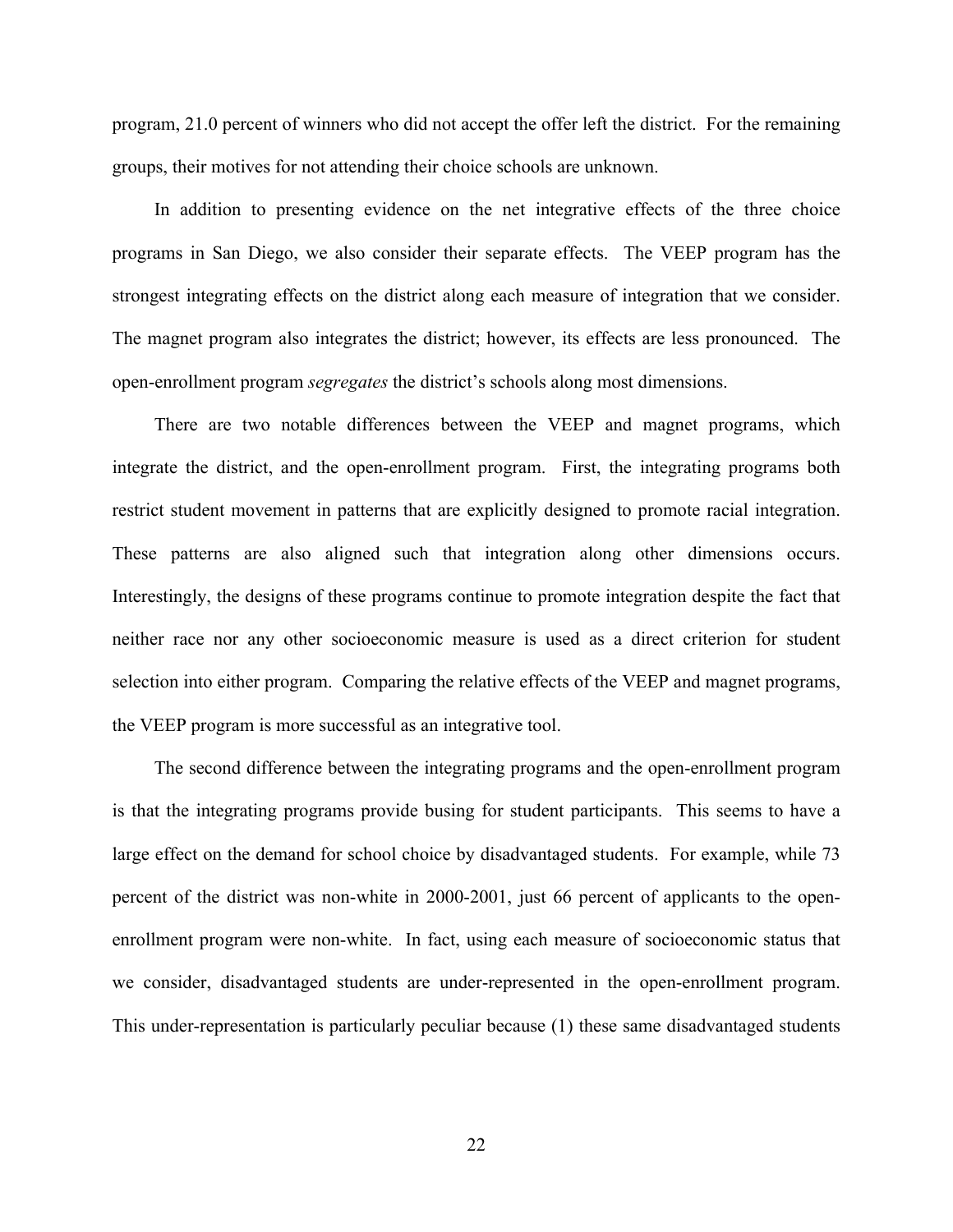are over-represented in the VEEP and magnet programs<sup>22</sup> and (2) disadvantaged students should be more likely to participate in school choice based on the evidence presented here that students use choice programs to improve the socioeconomic standing of their peers. That is, neighborhood segregation implies that structurally, advantaged students as a group should have less interest in school choice programs because they are more likely to reside in an area where the local school is socioeconomically advantaged.

We conclude with three implications for research and policy-making in this area. First, examining integration beyond the traditional focus of race can yield both supporting evidence, and in some cases, entirely new insights. For example, SDUSD's choice programs in the year we evaluate lead, overall, to greater integration between whites and other racial/ethnic groups but to slightly greater *segregation* based on student test scores and language status. Second, even in a district such as San Diego, where one quarter of students participated in the three choice programs we study, it would be a mistake to use actual participation in choice programs as a measure of the demand for school choice: student applications far outstrip supply. Third, details in the design of school choice programs appear to be crucial in determining their overall effects on integration. The disparate findings for the open-enrollment program relative to the other two programs suggest that the provision of busing and incorporation of geographic preferences do much to level the playing field in favor of the relatively disadvantaged.

 $^{22}$  For example, 95 percent of applicants to the VEEP program are non-white. However, in addition to the VEEP and magnet programs providing public transportation, this difference is also likely to be partly driven by their integrative designs. Nonetheless, it suggests that the under-representation of disadvantaged students in the openenrollment program is not the result of a general lack of interest from these students.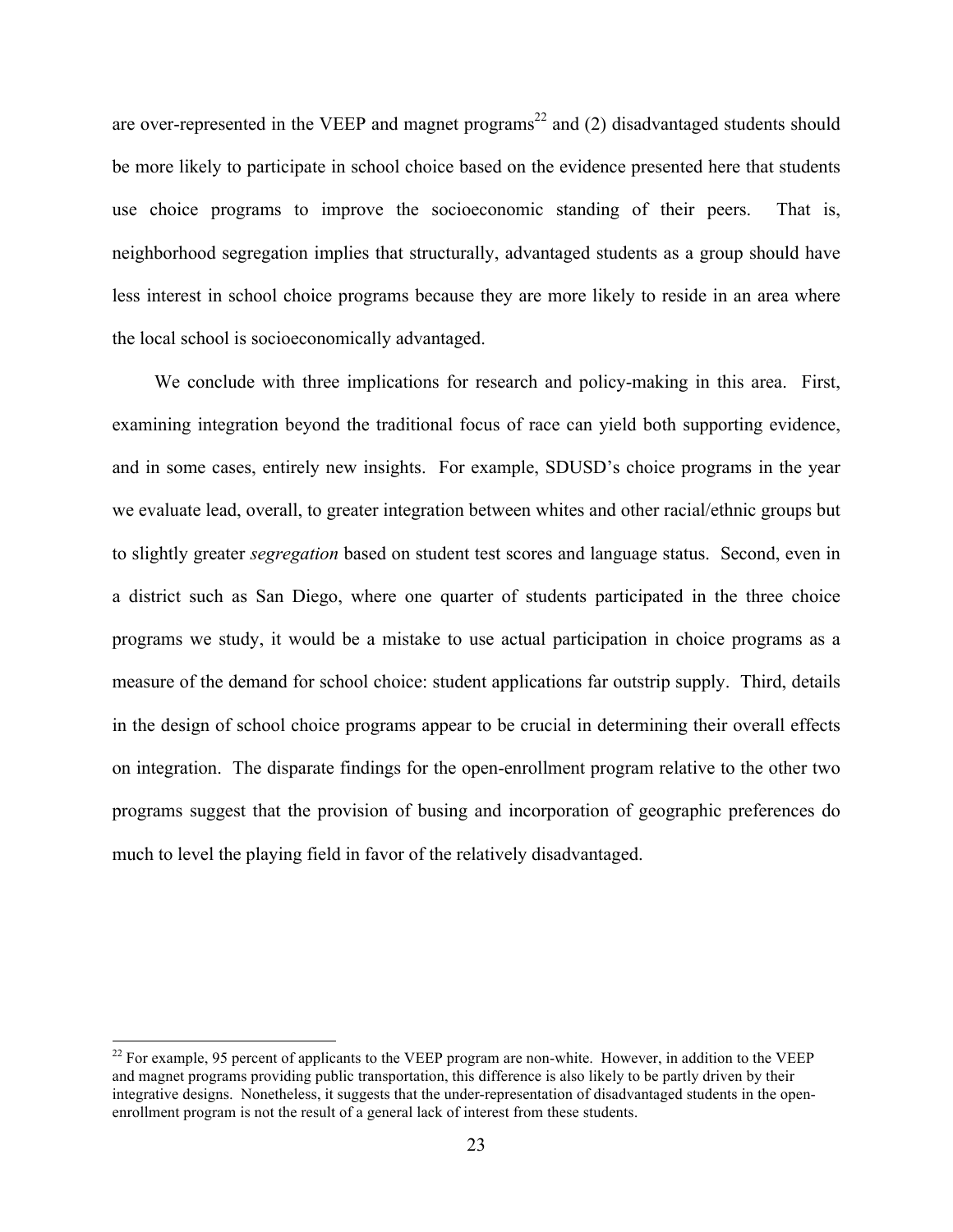# References

Archbald, Douglas A., "School Choice, Magnet Schools, and the Liberation Model: An Empirical Study," *Sociology of Education*, vol. 77 (October), pp. 283-310, 2004.

Betts, Julian, and Anne Danenberg, "San Diego: Do Too Many Cooks Spoil the Broth?", in Frederick Hess and Chester Finn (Eds.), *Leaving No Child Behind? Options for Kids in Failing Schools*, New York: Palgrave MacMillan. pp. 213-238. 2004.

Betts, Julian R., Lorien A. Rice, Andrew C. Zau, Y.Emily Tang and Cory R. Koedel, *Does School Choice Work? Effects on Student Integration and Achievement*, San Francisco, CA: Public Policy Institute of California, 2006.

Bifulco, Robert, Helen Ladd and Stephen Ross, "Public School Choice and Integration: Evidence from Durham, North Carolina," *Social Science Research*, forthcoming.

Blank, Rolf K., Roger E. Levine, and Lauri Steel, "After 15 Years: Magnet Schools in Urban Education," in Bruce Fuller and Richard Elmore, eds., *Who Chooses? Who Loses? Culture, Institutions, and the Unequal Effects of School Choice*, Teachers College Press, New York, NY, 1996.

Card, David, Alexandre Mas, and Jesse Rothstein, "Tipping and the Dynamics of Segregation," National Bureau of Economic Research Working Paper No. 13052, April 2007.

Elmore, Richard F. and Bruce Fuller, "Empirical Research on Educational Choice: What Are the Implications for Policy-Makers?", in Bruce Fuller and Richard Elmore, eds., *Who Chooses? Who Loses? Culture, Institutions, and the Unequal Effects of School Choice*, Teachers College Press, New York, NY, 1996.

Fairlie, Robert W. and Alexandra M. Resch, "Is there 'White Flight' into Private Schools? Evidence from the National Educational Longitudinal Survey," *Review of Economics and Statistics,* 84(1), 2002.

Gill, Brian, "School Choice and Integration," in Julian Betts and Tom Loveless, eds., *Getting Choice Right: Ensuring Equity and Efficiency in Education Policy*, The Brookings Institution, Washington, D.C., 2005.

Gill, Brian P., P. Michael Timpane, Karen E. Ross, and Dominic J. Brewer, *Rhetoric Versus Reality: What We Know and What We Need to Know About Vouchers and Charter Schools*, RAND Education, Santa Monica, CA, 2001.

Glazerman, Steven M., "Determinants and Consequences of Parental School Choice," Harris School of Public Policy, University of Chicago, Mimeo, 1997.

Henig, Jeffrey R., "The Local Dynamics of Choice: Ethnic Preferences and Institutional Responses," in Bruce Fuller and Richard Elmore, eds., *Who Chooses? Who Loses? Culture,*